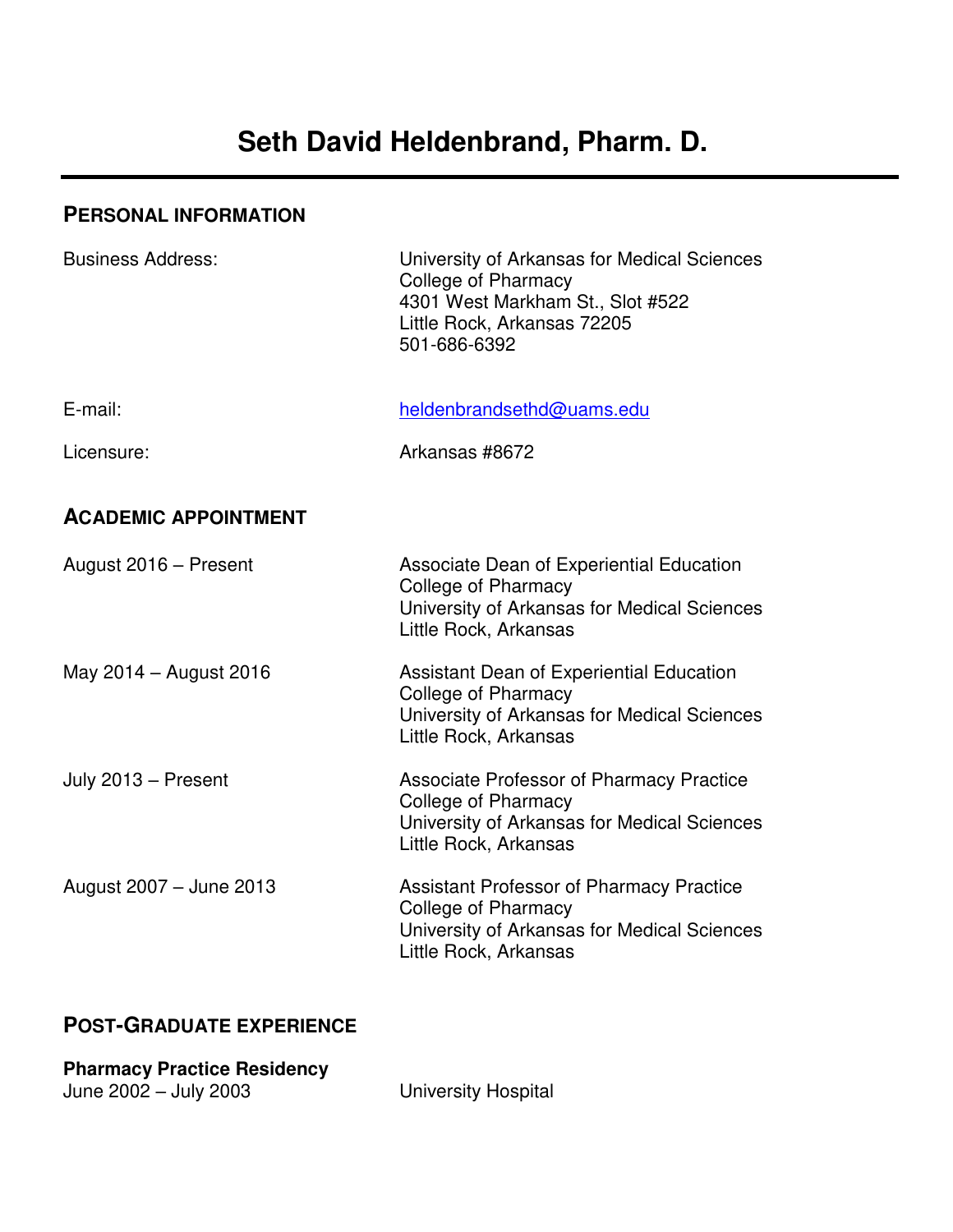University of Arkansas for Medical Sciences Little Rock, Arkansas Director: Mike Parr, Pharm. D.

### **EDUCATION**

| Aug. 1993 - May 1997 | University of Arkansas for Medical Sciences<br>College of Pharmacy<br>Little Rock, Arkansas<br>Doctor of Pharmacy |
|----------------------|-------------------------------------------------------------------------------------------------------------------|
| Aug. 1990 – May 1993 | University of Central Arkansas<br>Conway, Arkansas<br><b>Pre-Pharmacy Curriculum</b>                              |

## **PROFESSIONAL PRACTICE EXPERIENCE**

| Administrative Experience    |                                                                                                                                                                                                                              |
|------------------------------|------------------------------------------------------------------------------------------------------------------------------------------------------------------------------------------------------------------------------|
| August 2016 - Present        | <b>Associate Dean of Experiential Education</b><br>Office of Experiential Education<br>University of Arkansas for Medical Sciences<br>College of Pharmacy/University Hospital<br>Little Rock, Arkansas                       |
| May 2014 - August 2016       | <b>Assistant Dean of Experiential Education</b><br>Office of Experiential Education<br>University of Arkansas for Medical Sciences<br>College of Pharmacy/University Hospital<br>Little Rock, Arkansas                       |
| <b>Clinical Experience</b>   |                                                                                                                                                                                                                              |
| January 2008 - November 2011 | <b>Clinical Pharmacy Specialist:</b> Solid Organ Transplant<br><b>Outpatient Kidney Transplant Clinic</b><br>University of Arkansas for Medical Sciences<br>College of Pharmacy/University Hospital<br>Little Rock, Arkansas |
| August 2007 - May 2014       | <b>Clinical Pharmacy Specialist:</b> Solid Organ Transplant<br>University of Arkansas for Medical Sciences<br>College of Pharmacy/University Hospital<br>Little Rock, Arkansas                                               |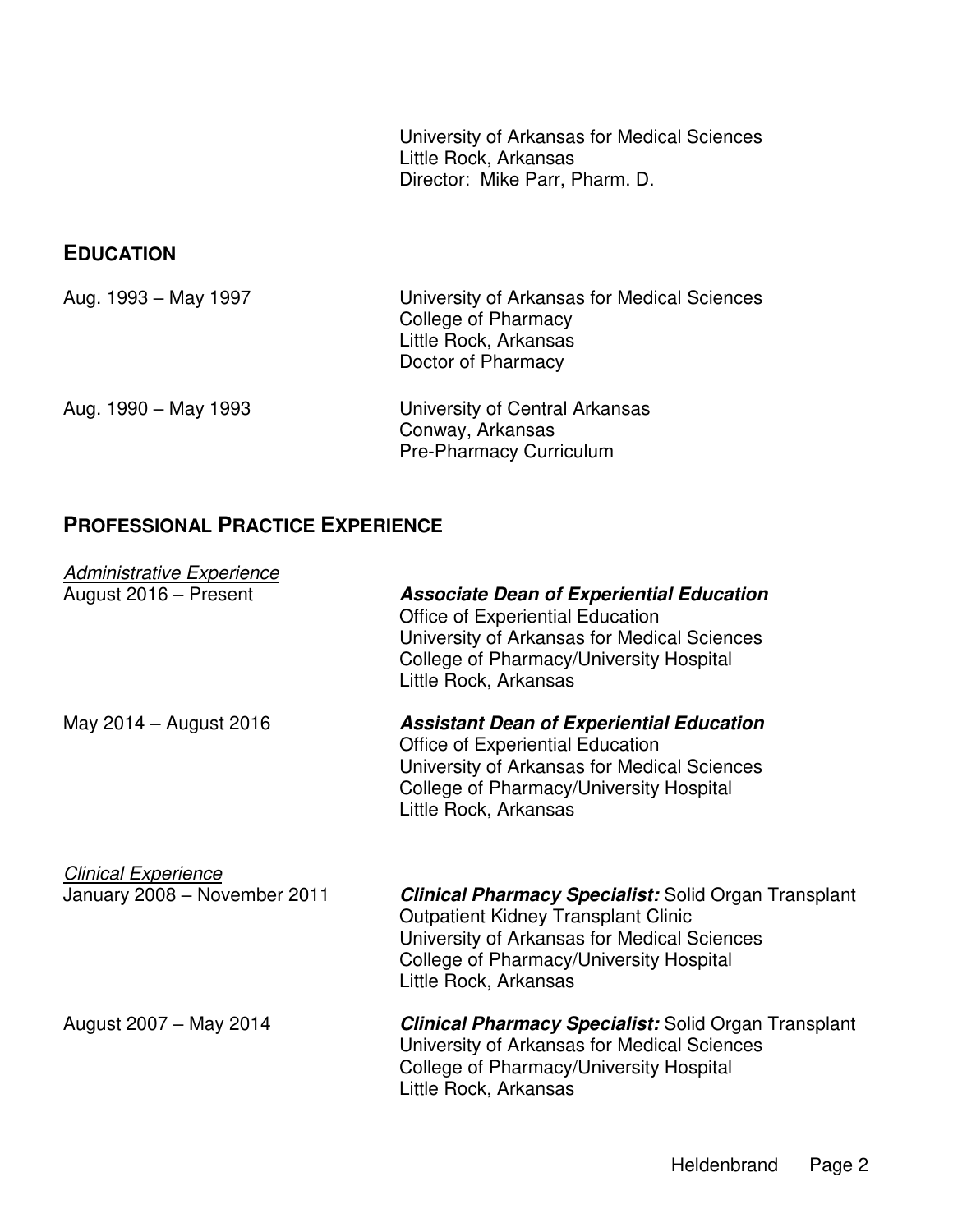| August 2007 - January 2012                          | <b>Clinical Pharmacy Specialist:</b> Solid Organ Transplant<br><b>Outpatient Liver Transplant Clinic</b><br>University of Arkansas for Medical Sciences<br>College of Pharmacy/University Hospital<br>Little Rock, Arkansas       |
|-----------------------------------------------------|-----------------------------------------------------------------------------------------------------------------------------------------------------------------------------------------------------------------------------------|
| August 2004 - June 2007                             | <b>Clinical Floor Pharmacist: Bone Marrow Transplant</b><br><b>Staff Pharmacist: Inpatient Pharmacy</b><br>University of Arkansas for Medical Sciences<br><b>Inpatient Pharmacy, University Hospital</b><br>Little Rock, Arkansas |
| August 2002 - November 2011                         | <b>Clinical Pharmacy Specialist</b><br><b>Anticoagulation Clinic</b><br>University of Arkansas for Medical Sciences<br><b>Inpatient Pharmacy, University Hospital</b><br>Little Rock, Arkansas                                    |
| <b>Other Experience</b><br>January 2000 - June 2002 | <b>Staff Pharmacist: Pharmacist II</b><br>University of Arkansas for Medical Sciences<br>Arkansas Cancer Research Center<br>Little Rock, Arkansas                                                                                 |
| March 2010 - September 2011                         | <b>Staff Pharmacist</b><br>Wal-Mart Pharmacy (Maumelle Blvd)<br>Weekend Pharmacist (monthly)<br>Maumelle, Arkansas                                                                                                                |
| November 1999 - December 2000                       | <b>Staff Pharmacist</b><br>Kroger Pharmacy (McCain Blvd)<br>North Little Rock, Arkansas                                                                                                                                           |
| April 1997 - November 1999                          | Chief IV Pharmacist (05/1998-11/1999)<br>Staff Pharmacist (04/1997-05/1998)<br>Central Pharmacy of Arkansas, LLC<br>Long-Term Care Pharmacy<br>Sherwood, Arkansas                                                                 |
| May 1995 - August 1995                              | <b>Nuclear Pharmacy Intern</b><br>Mallinckrodt Nuclear Pharmacy<br>San Francisco, California                                                                                                                                      |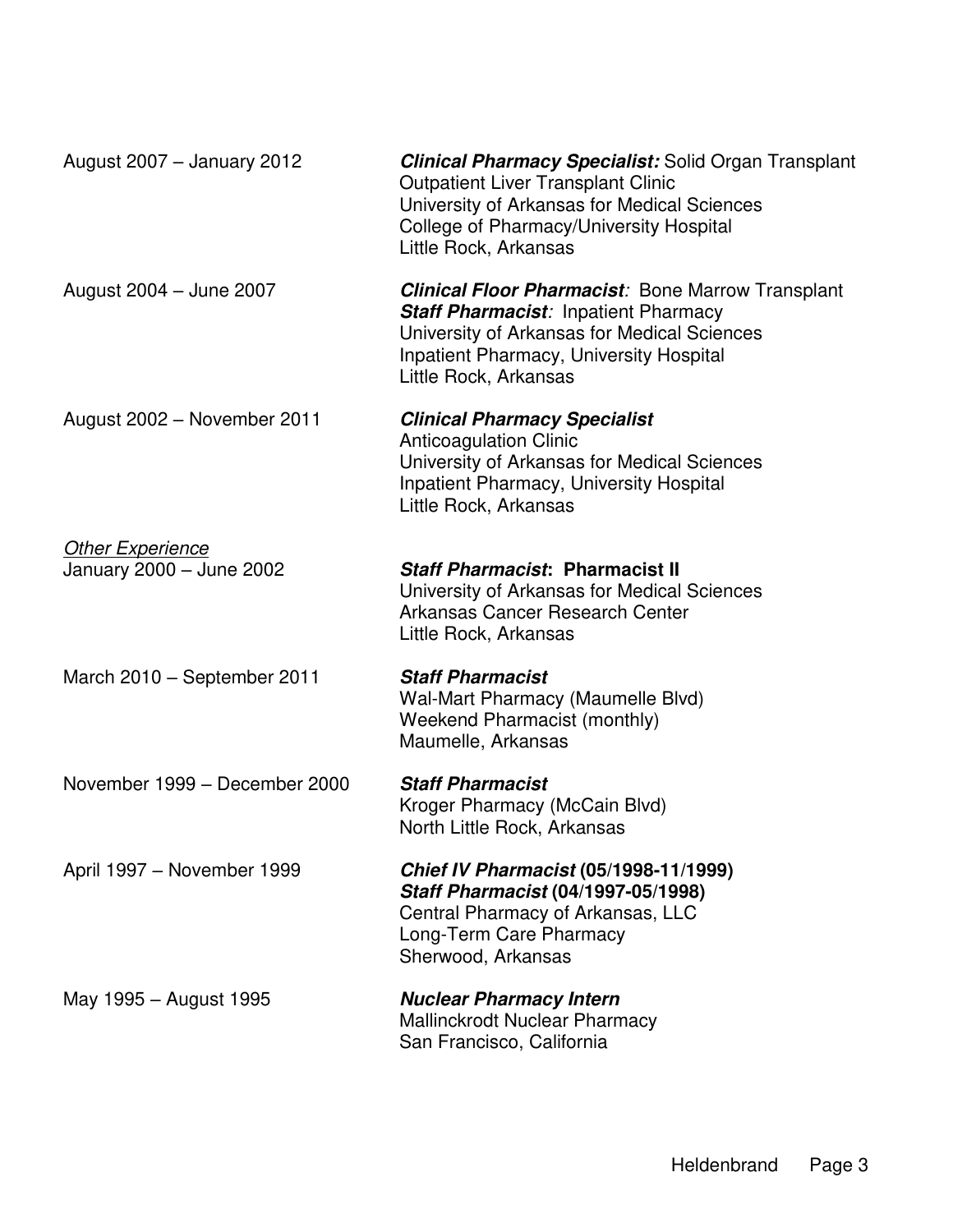# **TEACHING**

| <b>College of Pharmacy</b>     |                                                                                                                                                                                                                                                                                                                                                                                                                                                              |
|--------------------------------|--------------------------------------------------------------------------------------------------------------------------------------------------------------------------------------------------------------------------------------------------------------------------------------------------------------------------------------------------------------------------------------------------------------------------------------------------------------|
| August 2016 - Present          | <b>Course Coordinator</b><br>Leadership Elective (special problems)<br>2 hour elective (14 students 2016)                                                                                                                                                                                                                                                                                                                                                    |
| January 2015 - Present         | <b>Course Coordinator</b><br>Entrepreneurship PhPr5752<br>2 hour elective (10 students 2016; 12 students 2015)<br><b>Team won Pruitt-Schutte National Competition</b>                                                                                                                                                                                                                                                                                        |
| January 2014 - Present         | Lecturer<br><b>Clinical Pharmacokinetics PhSc4642</b><br>1 hour (120 students)                                                                                                                                                                                                                                                                                                                                                                               |
| January 2014 - Present         | <b>Business Plan Team Project Advisor</b><br>Entrepreneurship PhPr5752<br>Team made top 3 in the NCPA national competition                                                                                                                                                                                                                                                                                                                                   |
| September 2012 - December 2012 | <b>Course Coordinator</b><br>Special Problems in Clinical Practice PhPr 5332<br>2 hour elective (1 student)                                                                                                                                                                                                                                                                                                                                                  |
| December 2011 - May 2014       | <b>Course Coordinator</b><br>Therapeutics III PhPr 5644 (~120 students)                                                                                                                                                                                                                                                                                                                                                                                      |
| January 2012 - May 2014        | Lecturer<br>Therapeutics I PhPr 4625 (~120 students)<br>Lecture hours: 2012 (two), 2013 (one), 2014 (one)<br>Glomerulonephritis; Diuretics                                                                                                                                                                                                                                                                                                                   |
| November 2010 - November 2011  | Lecturer<br>Drug Induced Disease Elective PrPh 5362 (~ 30 students)<br>Lecture hours: 2010 (one)<br>Nephrogenic Systemic Fibrosis                                                                                                                                                                                                                                                                                                                            |
| February 2008 - Present        | Lecturer<br>Therapeutics III PhPr 5644; (~120 students)<br>Lecture hours: 2008 (four), 2009 (nine), 2010 (fourteen),<br>2011 (ten), 2012 (five), 2013 (five), 2014 (six)<br>Introduction to Solid Organ Transplant and<br>Immunosuppression; Immunology I & II; Transplant<br>Rejection and the KDIGO Guidelines; Infectious Disease<br><b>Complications of Transplantation; Non-infectious</b><br>Complications of Transplantation; Cancer Pain; Cancer and |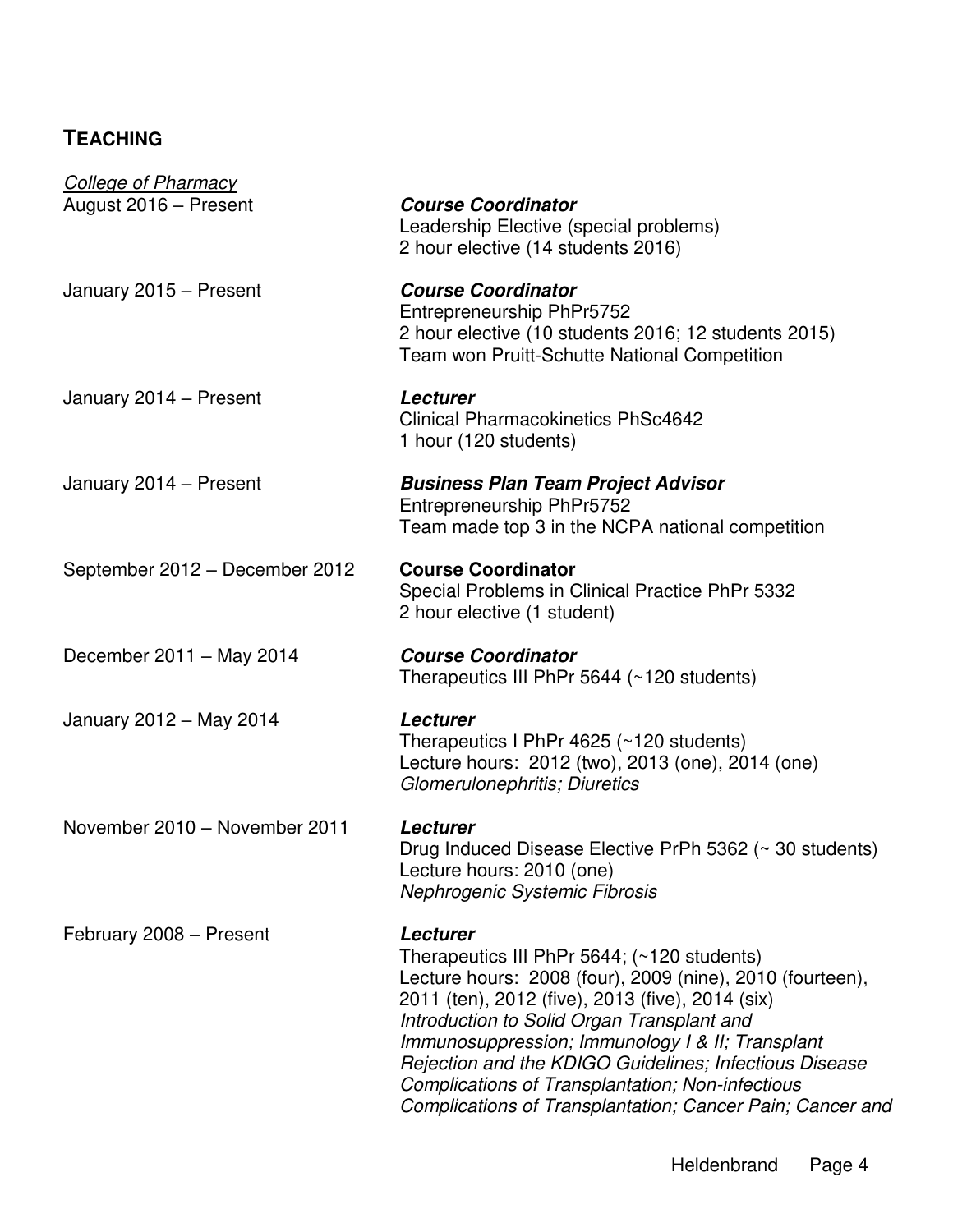|                           | Cancer Therapy; Bone Marrow Transplantation; Top U.S.<br>Cancers I & II; Symptomatic Treatment of Cancer<br>Complications I & II; Antineoplastics I & II                                                                                                                                                                      |
|---------------------------|-------------------------------------------------------------------------------------------------------------------------------------------------------------------------------------------------------------------------------------------------------------------------------------------------------------------------------|
| March 2012- May 2014      | <b>Residency Preceptor</b><br>Central Arkansas Veterans Healthcare System Pharmacy<br><b>Practice Residency</b><br>PGY2 Ambulatory Care Specialty Residency<br>Little Rock, Arkansas<br>Academic year: 2011-2012 (1 resident)                                                                                                 |
| December 2010 - May 2014  | <b>Residency Preceptor</b><br>University of Arkansas for Medical Sciences<br>College of Pharmacy<br>Combined Masters In Public Health and PGY1 Practice<br>Residency (2 year residency)<br>Little Rock, Arkansas<br>Academic year: 2009-2010 (3 resident months); 2010-2011<br>(3 resident months)                            |
| March 2010 - May 2014     | <b>Residency Preceptor</b><br>Central Arkansas Veterans Healthcare System Pharmacy<br><b>Practice Residency</b><br>Little Rock, Arkansas<br>Academic year: 2010-2011 (2 residents); 2011-2012 (1<br>resident)                                                                                                                 |
| September 2009 - May 2014 | <b>Residency Preceptor</b><br>Arkansas Children's Hospital ASHP Pharmacy Practice<br>Residency<br>Little Rock, Arkansas<br>Academic year: 2009-2010 (1 resident)                                                                                                                                                              |
| August 2008 - Present     | <b>Small Group Facilitator</b><br><b>Pharmacy Practice 3422</b><br><b>Career Orientation and Communication</b>                                                                                                                                                                                                                |
| January 2008 - May 2014   | <b>Residency Preceptor</b><br><b>University Hospital</b><br><b>ASHP Pharmacy Practice Residency</b><br>Little Rock, Arkansas<br>Academic year: 2007-2008 (1 resident); 2008-2009 (3<br>residents); 2009-2010 (2 residents); 2010-2011 (3 resident<br>months); 2011-2012 (2 resident months), 2012-2013 (3<br>resident months) |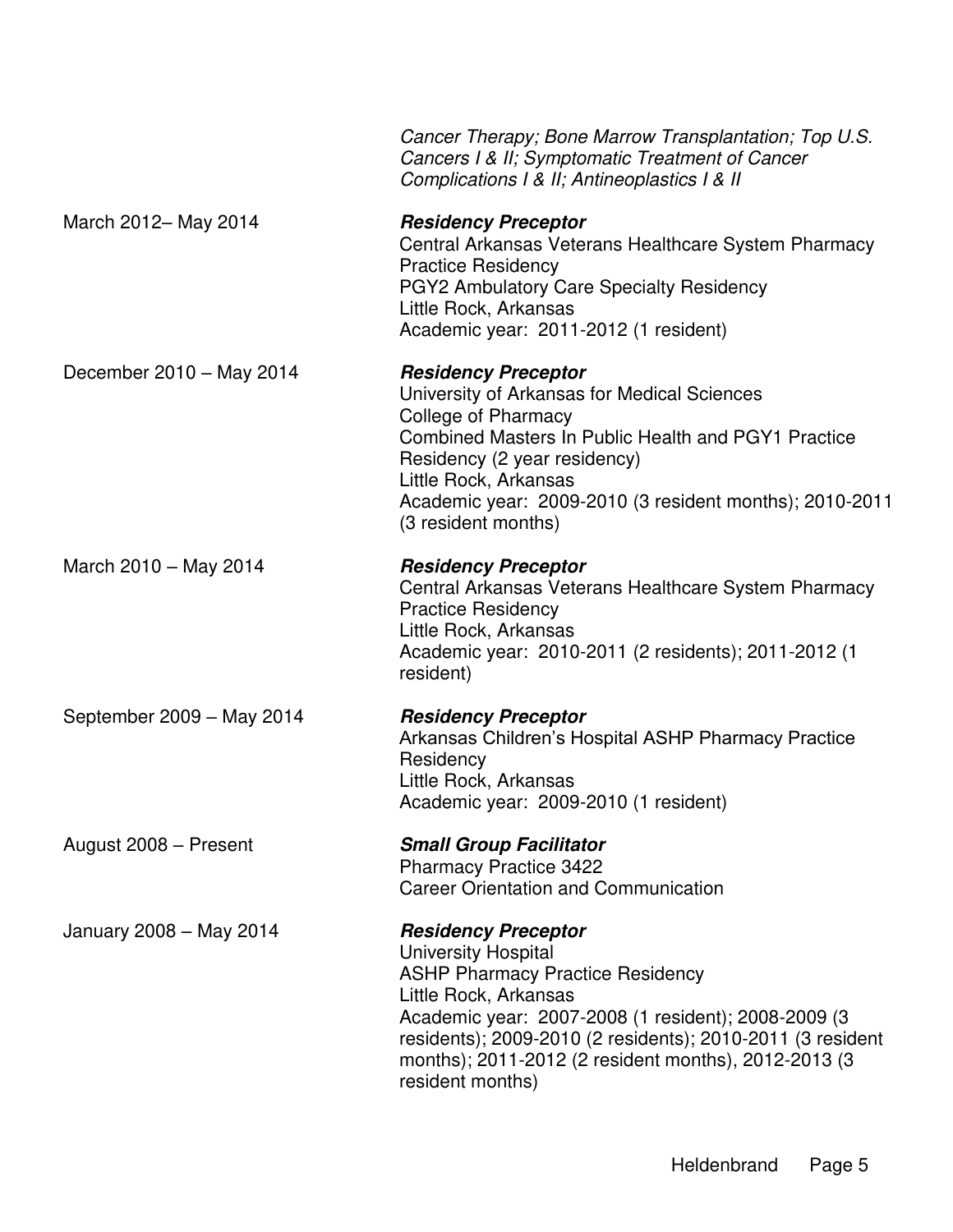| February 2008 - May 2014    | <b>Preceptor</b><br>Pharmacy Practice 6614; Acute Care Advanced Pharmacy<br>Practice Experience, Adult Medicine Rotation, Solid Organ<br>Transplantation<br>Academic year: 2007-2008 (3 students); 2008-2009 (16<br>students); 2009-2010 (16 students); 2010-2011 (16<br>students) |
|-----------------------------|------------------------------------------------------------------------------------------------------------------------------------------------------------------------------------------------------------------------------------------------------------------------------------|
| January 2007 - May 2014     | <b>Facilitator</b><br>Acute Care Adult Medicine Conference<br>Facilitator for weekly patient specific discussions for all<br>students on acute care rotations                                                                                                                      |
| January 2002 - May 2003     | <b>Facilitator</b><br>Pharmacy Practice: PHPR 4625<br><b>Therapeutics I Recitation Leader</b><br>Facilitator for weekly case discussions                                                                                                                                           |
| August 2002 - December 2002 | Facilitator<br><b>Pharmacy Practice: PHPR 4625</b><br><b>Therapeutics II Recitation Leader</b><br>Facilitator for weekly case discussions                                                                                                                                          |

## **RESEARCH EXPERIENCE**

| August 2015 - July 2016 | Evaluating the impact of APPE rotations on pharmacy students'<br>attitudes on perceptions toward interprofessional practice<br>Cora Housley, PharmD, Rebecca Shilling, PharmD Candidate 2017,<br>Seth Heldenbrand, PharmD, Nalin Payakachat, PhD, Ashley<br>Castleberry, PharmD, MAEd, Schwanda Flowers, PharmD, Drayton<br>Hammond, PharmD, MBA, BCPS, BCCCP                                     |
|-------------------------|---------------------------------------------------------------------------------------------------------------------------------------------------------------------------------------------------------------------------------------------------------------------------------------------------------------------------------------------------------------------------------------------------|
| June 2015 - Present     | Review of Smartphone Medication Adherence Apps for Features,<br>Functionality, and Level of Health Literacy Followed by Launch of a<br>Searchable Medication Adherence App Website<br>Seth Heldenbrand, Pharm.D., Lindsey Dayer, Pharm.D., Becky<br>Shilling, Pharm.D. Candidate 2017, Madalyn Vanvalkenburg,<br>Pharm.D. Candidate 2018, Paul Gubbins, Pharm.D., Brad Martin,<br>Pharm.D., Ph.D. |
| May 2015 - Present      | Multiple Mini-Interview Performance Correlation with Advanced<br>Pharmacy Practice Experience Performance, Summative Exam<br>Scores, and Didactic Pharmacy School GPA                                                                                                                                                                                                                             |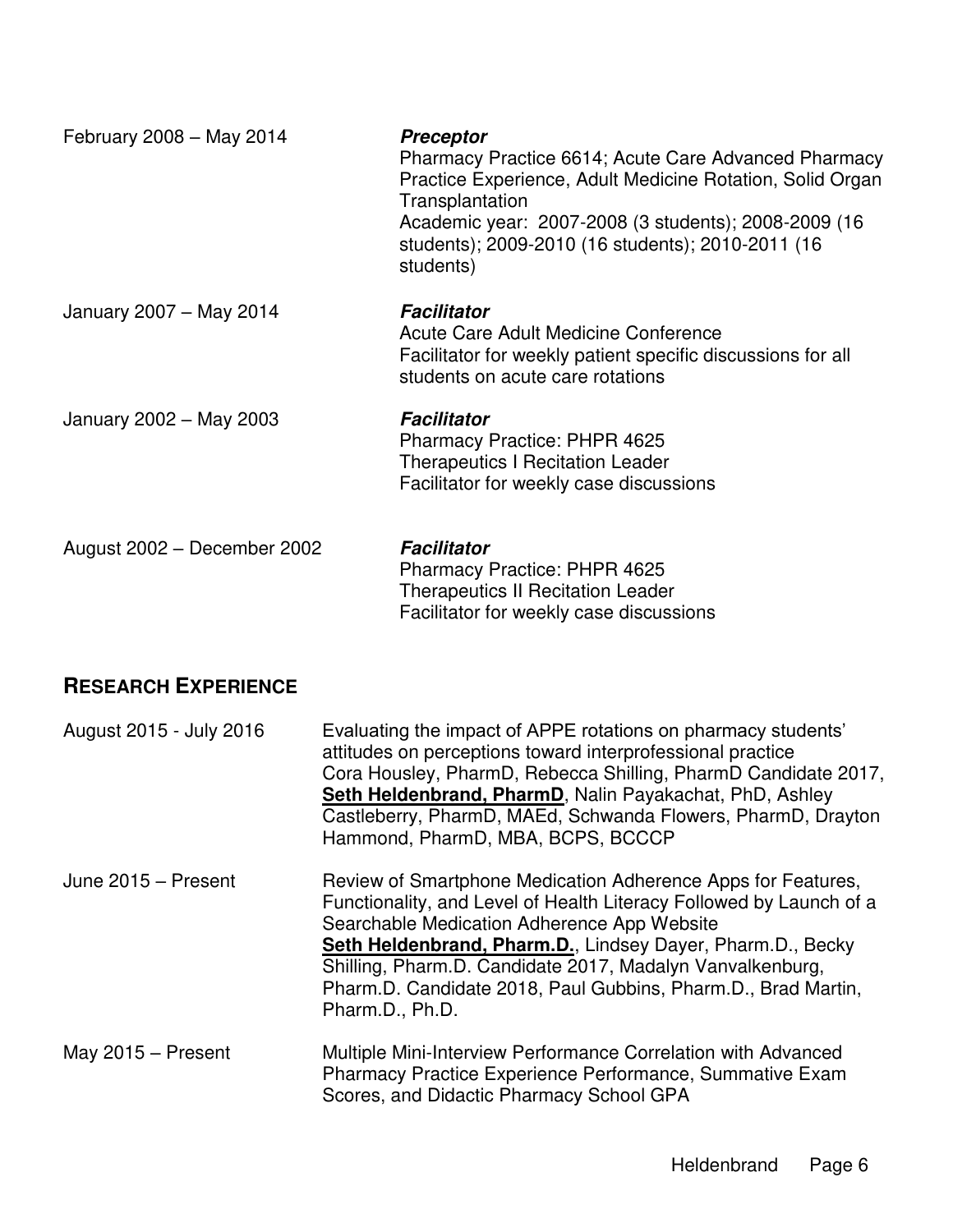|                           | Seth Heldenbrand, Pharm.D., Brad Martin, Pharm.D., Ph.D., Kelsey<br>Willis, Pharm.D. Candidate 2018, Ashley Castleberry, Pharm.D.,<br>Janna Hawthorne, Pharm.D., Morgan Ramey, Pharm.D. Candidate<br>2016, Schwanda Flowers, Pharm.D.                                                                                                            |
|---------------------------|--------------------------------------------------------------------------------------------------------------------------------------------------------------------------------------------------------------------------------------------------------------------------------------------------------------------------------------------------|
| June 2014 – May 2015      | Review of Online Marketplaces and Testing of Smartphone<br>Medication Adherence Apps for Features, Functionality, and Level of<br><b>Health Literacy</b><br>Seth Heldenbrand, Pharm.D., Lindsey Dayer, Pharm.D., Catie<br>Renna, Pharm.D. Candidate 2016, Becky Shilling, Pharm.D.<br>Candidate 2017, Paul Gubbins, Pharm.D., Brad Martin, Ph.D. |
| Sept. 2013 – June 2016    | Multivariate Analysis of the Multiple Mini-Interview as a Predictor of<br>Academic Difficulty In the Pharm.D. Curriculum<br>Seth Heldenbrand, Pharm.D., Bryan Bordelon, Pharm.D.,<br>Schwanda Flowers, Pharm.D., Paul Gubbins, Pharm.D., Brad Martin,<br>Ph.D.                                                                                   |
| February 2013 - June 2013 | Predictors of Academic Difficulty: GPA, PCAT and Multiple Mini-<br>Interview All Predict Academic Difficulty In the PharmD Curriculum<br>Seth Heldenbrand, Pharm.D., Schwanda Flowers, Pharm.D., Cindy<br>Stowe, Pharm.D., Paul Gubbins, Pharm.D., Brad Martin, Ph.D.                                                                            |
| Nov. 2012 - March 2012    | Review of Smartphone Medication Adherence App Online<br>Marketplaces<br>Lindsey Dayer, Pharm.D. Seth Heldenbrand, Pharm.D., Paul<br>Anderson, Paul Gubbins, Pharm.D., Brad Martin, Ph.D.                                                                                                                                                         |
| July 2012 - July 2016     | Efficacy and Safety of Valganciclovir for Prevention of<br>Cytomegalovirus Disease in Moderate-risk Renal Transplant<br>Recipients: A Multi-center, Retrospective Analysis<br>Principal Investigator: Seth Heldenbrand, Pharm.D.<br>Co-Investigator: Steven Gabardi, Pharm.D., BCPS                                                              |
| March 2012 - 2013         | Do Smartphone 'Apps' Improve Antihypertensive Adherence & Blood<br><b>Pressure Control?</b><br>Co-Investigator and mentor: Seth Heldenbrand, Pharm.D.<br>Principal Investigator: Lindsey Dayer, Pharm.D.                                                                                                                                         |
| Sept 2011 - June 2012     | Direct to Consumer Coupon Culture and the Pharmacist as<br>Intermediary.<br>Co-Principle Investigator: Seth Heldenbrand, Pharm.D.<br>Principle Investigator: Qayyim Said, Ph.D.<br>Co-Principle Investigator: Karen M Hood, Ph.D.                                                                                                                |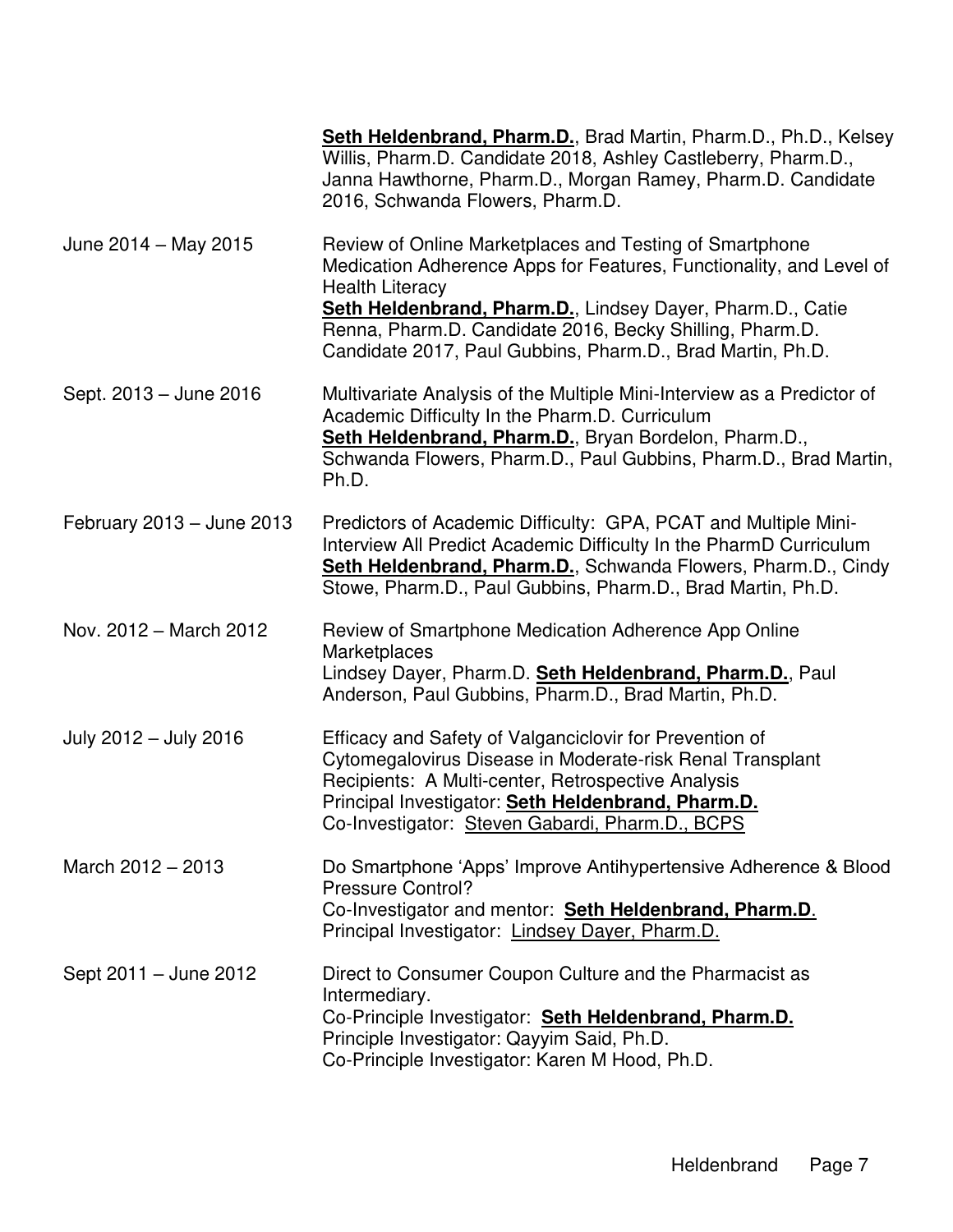| May 2011 - June 2013     | Retrospective Evaluation and Comparison of Brand Name Prograf <sup>®</sup><br>and Generic Tacrolimus in Hospitalized and Ambulatory Liver and<br>Kidney Transplant Recipients at UAMS.<br>Principle Investigator: Seth Heldenbrand, Pharm.D.              |
|--------------------------|-----------------------------------------------------------------------------------------------------------------------------------------------------------------------------------------------------------------------------------------------------------|
| October 2009 – June 2010 | Evaluation of the Transplant Medication Education Process: A Look<br>at Patient Self-efficacy and Satisfaction in the Transplant Setting.<br>Principal Investigator and mentor: Seth Heldenbrand, Pharm.D.<br>Co-Investigator: Lindsey Turnbow, Pharm.D.  |
| July 2002 - June 2003    | A Retrospective Analysis of the Relationship between the<br>Administration of Trastuzumab and the Incidence of Brain<br>Metastases in Women with Primary Carcinoma of the Breast.<br>Principal Investigator: Seth Heldenbrand, Pharm.D.                   |
| June – August 1995       | The Viability of Radio-labeled Human White Blood Cells: An<br>Examination of Cell Function and Survival. Principle Investigator:<br>Brian Nguyen, Pharm.D. Co-Investigator: Seth Heldenbrand.<br>Mallinckrodt Nuclear Pharmacy, San Francisco, California |

## **GRANTS**

**Unfunded** 

Development of a Behavioral App for Improving Medication Adherence Peters T, Medactionplan.com, LLC (PI), Martin B (PI), Heldenbrand S (Co-I), Payakachat N (Co-I) Submitted 12/2013 to NIH STTR Funding (\$149,533)

Do Smartphone 'Apps' Improve Antihypertensive Adherence & Blood Pressure Control? Dayer L (PI), **Heldenbrand S (Co-I)**, Martin B (Co-PI), Gubbins PO (Co-I), Anderson P (Co-I), Wei F (Co-I) Submitted to NIH R21 Funding (\$399,793.00)

The Influence of Cancer on Hypertension, Diabetes, and Hyperlipidemia Control Martin B (PI), Dayer L (Co-I), **Heldenbrand S (Co-I)**, Gubbins PO (Co-I), Wei F (Co-I) Submitted to UAMS TRI Funding (\$25,000.00)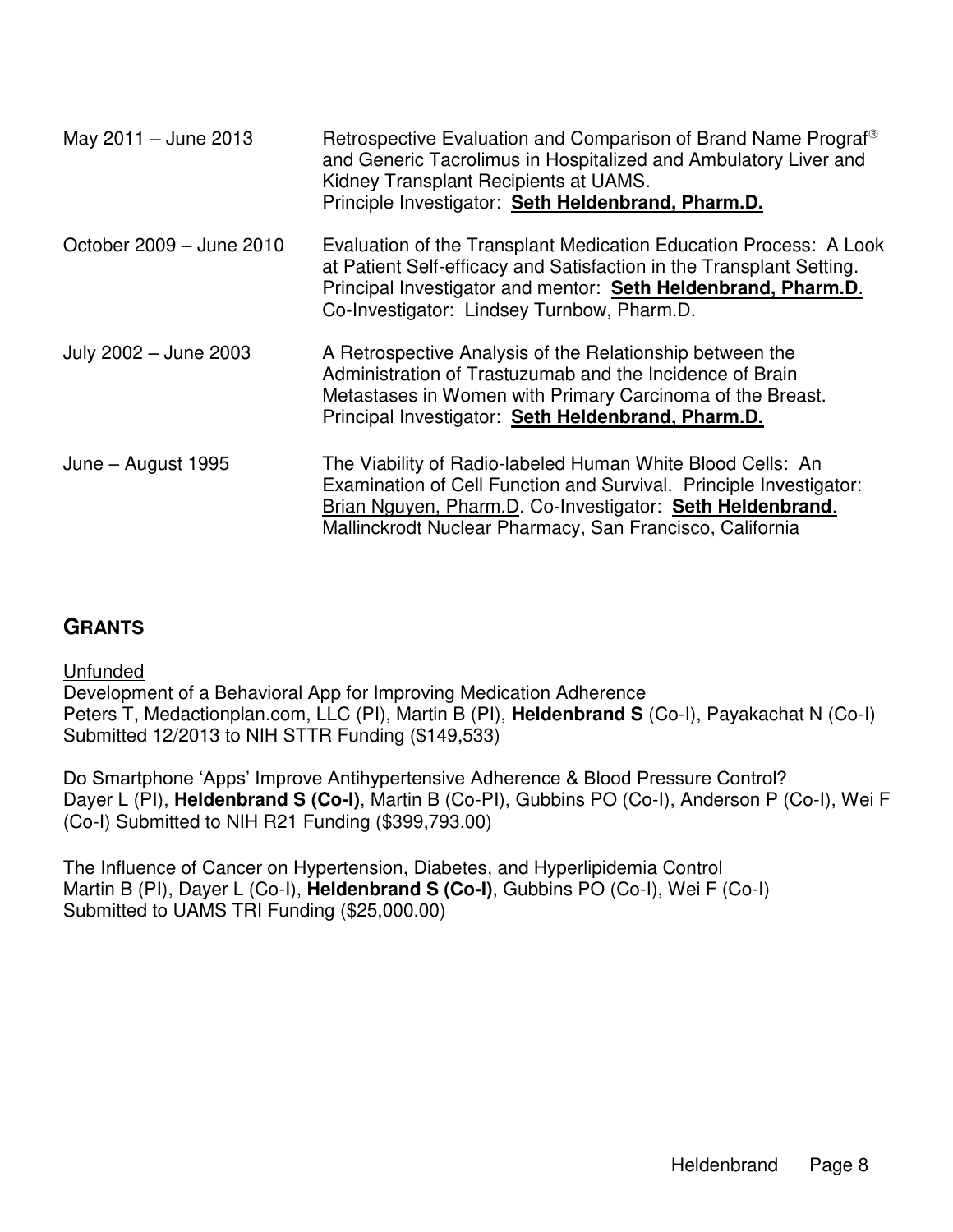### **PUBLICATIONS**

#### **Refereed Publications**

#### *Case Reports*

Gaurav S, **Heldenbrand S**, Duarte-Rojo, A. Seizures as a potential complication of treatment with simeprevir and sofosbuvir. *Am J Ther.* 2014 Dec

#### *Original Research*

Heldenbrand S, Li, Chengui, Steven Gabardi, PharmD<sup>1</sup>, Rosemary P Cross, PharmD<sup>1</sup>, Kelly A DePiero, PharmD<sup>1</sup>, Travis B Dick, PharmD<sup>1</sup>, Kara Ferguson, PharmD<sup>1</sup>, Erin Newkirk, PharmD1, Jeong M Park, PharmD<sup>1</sup>, Eric Tichy, PharmD<sup>1</sup>, Kimi R Ueda, PharmD<sup>1</sup>, Renee R Weng, PharmD<sup>1</sup> Multicenter Evaluation of Efficacy and Safety of Valganciclovir 450mg/day vs. 900 mg/day for Prevention of Cytomegalovirus Disease in Donor Positive and Recipient Positive (D+/R+) Renal Transplant Recipients. *Transplant Infectious Diseases*: ePub ahead of print August 2016

**Heldenbrand S**, Martin B, Gubbins PO, Hadden K, Renna C, Shilling R, Dayer L. Assessment of medication adherence apps' features, functionality, health literacy level and the creation of a webbased adherence app resource for health care professionals and patients. *J Am Pharm Assoc* 2016 Apr 7

**Heldenbrand S,** Flowers S, Bordelon, B, Gubbins PO, O'Brien C, Stowe, C and Martin B. Multiple Mini-Interview Performance Predicts Academic Difficulty in the Pharm.D. Curriculum. *Am J Pharm Edu* Mar 2016 25; 80(2): 27

Dayer L, **Heldenbrand S**, Gubbins PO, Anderson P, Martin B. Review of mobile adherence technologies aimed at improving patient adherence to medications. *J Am Pharm Assoc.* 2013;53:172-181

#### *Review Articles*

Doyle I, Maldonado A, **Heldenbrand S**, Tichy E, Trofe-Clark J. Non-adherence to therapy after adult solid organ transplantation: A focus on risk and mitigation strategies. *Am J Health-Sys Pharm* 2016, 73(12):909-920

Gubbins PO, **Heldenbrand S**. Clinically Relevant Drug Interactions of Current Antifungal Agents. *Mycoses.* 2009 Dec; 53, 95–113

Warmack SC, Estes M, **Heldenbrand S**, Franks A. β-Adrenergic Antagonists in Hypertension: A Review of the Evidence. *Ann Pharmacother.* 2009 Dec;43(12):2031-43

#### **Non-Refereed Publications**

#### *Editorials*

**Heldenbrand S**. Focus on electronic-based technology: Medication adherence in solid organ transplant recipients. *Pharmacy Practice News.* May 2014; 41:5; 18

#### *Letters*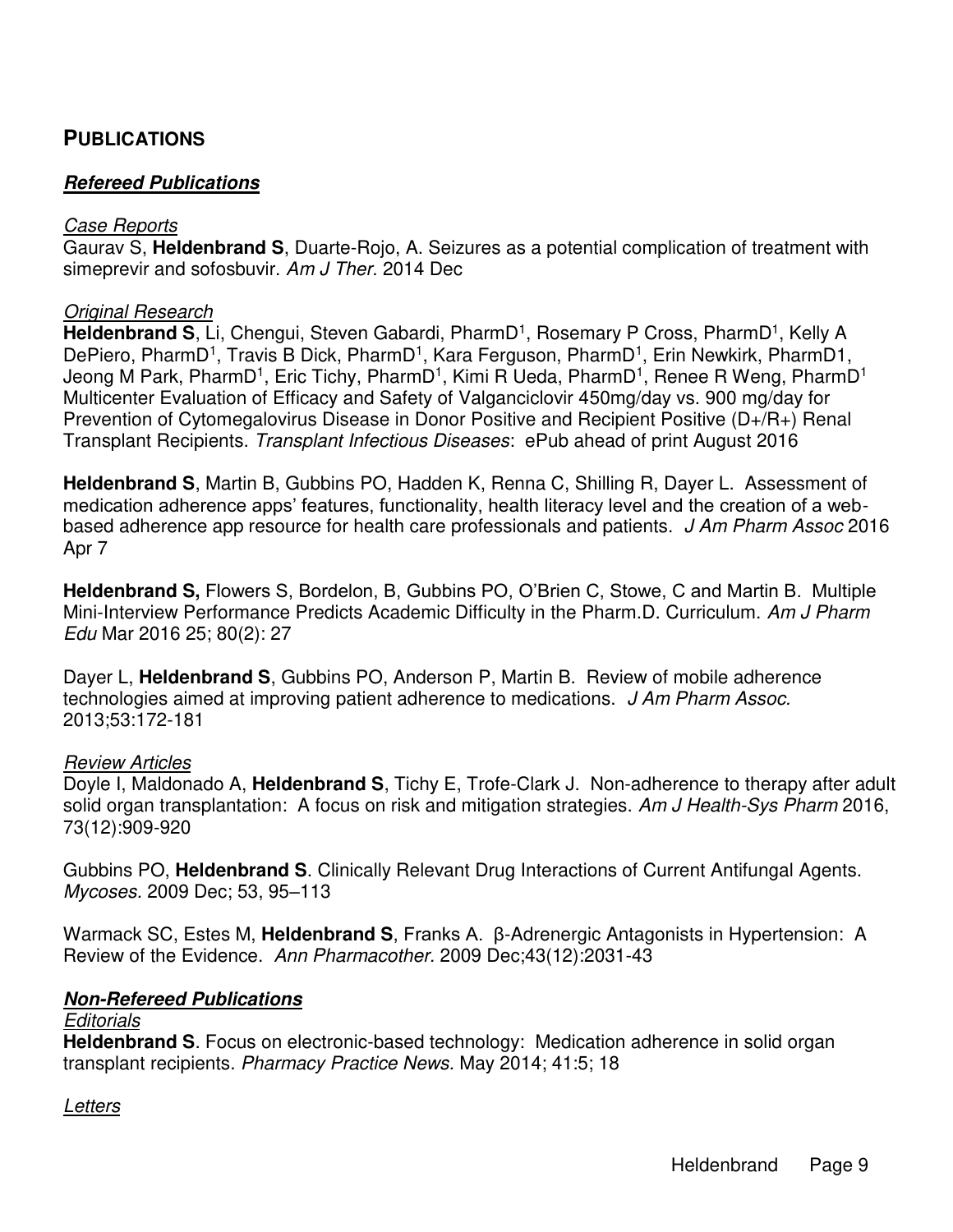Dayer L, **Heldenbrand S**, Gubbins PO, Anderson P, Martin B. Smartphone medication adherence apps: Potential benefits to patients and providers: Response to Aungst. *J Am Pharm Assoc.* 2013;53:4; 345

#### *Manuscripts In-progress*

Heldenbrand S, Li, Chengui, Steven Gabardi, PharmD<sup>1</sup>, Rosemary P Cross, PharmD<sup>1</sup>, Kelly A DePiero, PharmD<sup>1</sup>, Travis B Dick, PharmD<sup>1</sup>, Kara Ferguson, PharmD<sup>1</sup>, Erin Newkirk, PharmD1, Jeong M Park, PharmD<sup>1</sup>, Eric Tichy, PharmD<sup>1</sup>, Kimi R Ueda, PharmD<sup>1</sup>, Renee R Weng, PharmD<sup>1</sup> Multicenter Evaluation of Efficacy and Safety of Valganciclovir 450mg/day vs. 900 mg/day for Prevention of Cytomegalovirus Disease in Donor Positive and Recipient Positive (D-/R+) Renal Transplant Recipients.

Flowers S, **Heldenbrand S,** B, Gubbins PO, O'Brien C, Stowe, C and Martin B. Multiple Mini-Interview Performance Correlates with APPE performance *In Progress* 

Lindsey D, Martin B, Gubbins PO, Shilling B, Vanvalkenburg M, and **Heldenbrand S** There Are Too Many Apps for That: Medication Adherence *In Progress* 

## **ARTICLES REFEREED**

| May 2015      | A prospective randomized trial on the effect of using an electronic<br>monitoring drug dispensing device to improve adherence and<br>compliance<br>American Journal of Transplantation |
|---------------|----------------------------------------------------------------------------------------------------------------------------------------------------------------------------------------|
| December 2014 | Nonadherence in kidney transplant recipients: can technology help?<br>American Journal of Transplantation                                                                              |
| November 2012 | Polymyositis in solid organ transplant recipients<br>American Journal of Transplantation                                                                                               |

### **ABSTRACTS AND PRESENTATIONS**

Abstracts

July 2016 **Seth Heldenbrand, PharmD**, Nalin Payakachat, PhD, Ashley Castleberry, PharmD, MAEd, Schwanda Flowers, PharmD, Drayton Hammond, PharmD, MBA, BCPS, BCCCP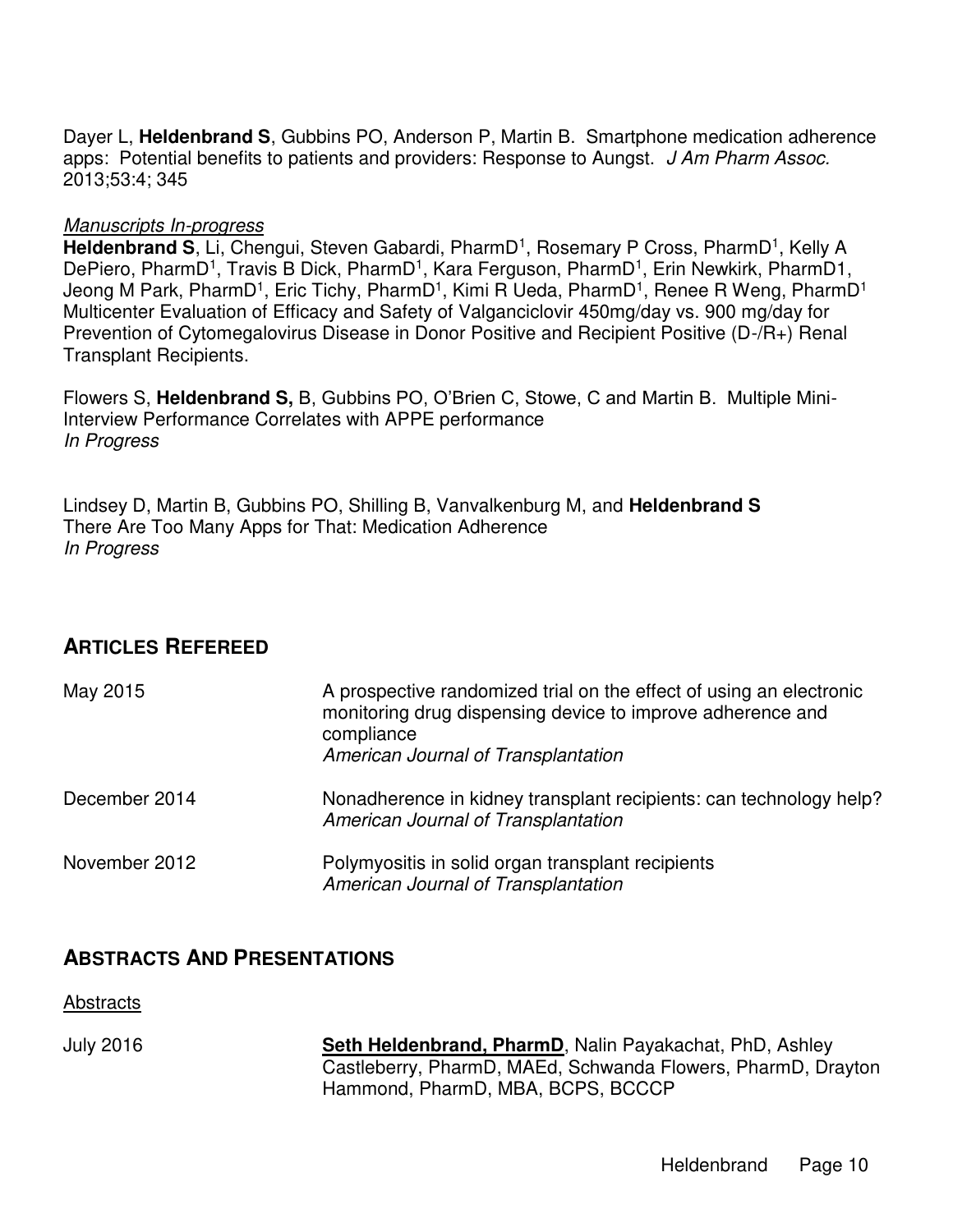|                   | Evaluating the impact of APPE rotations on pharmacy students'<br>attitudes on perceptions toward interprofessional practice<br>Cora Housley, PharmD, Rebecca Shilling, PharmD Candidate 2017,                                                                                                                          |
|-------------------|------------------------------------------------------------------------------------------------------------------------------------------------------------------------------------------------------------------------------------------------------------------------------------------------------------------------|
| March 2016        | <b>Seth Heldenbrand, Pharm.D., Lindsey Dayer, Pharm.D., Becky</b><br>Shilling, Pharm.D. Candidate 2017, Madalyn Vanvalkenburg,<br>Pharm.D. Candidate 2018, Paul Gubbins, Pharm.D., Brad Martin,<br>Pharm.D., Ph.D.<br>There are too many apps for that: Medication Adherence<br>APhA Annual 2016 meeting Baltimore, MD |
| September 2015    | <b>Seth Heldenbrand, Pharm.D., Lindsey Dayer, Pharm.D., Becky</b>                                                                                                                                                                                                                                                      |
|                   | Shilling, Pharm.D. Candidate 2017, Madalyn Vanvalkenburg,<br>Pharm.D. Candidate 2018, Paul Gubbins, Pharm.D., Brad Martin,<br>Pharm.D., Ph.D.                                                                                                                                                                          |
|                   | There are too many apps for that: Medication Adherence<br>AAHP Fall Seminar Little Rock, AR                                                                                                                                                                                                                            |
| April 2015        | Lanita White, Pharm.D., Kathryn Neill, Pharm.D., Seth Heldenbrand,<br>Pharm.D., Lee Wilbur, MD<br>Creating an Interprofessional Triple Aim Curriculum<br>Poster presented at the Society of Teachers of Family Medicine 2015<br>Annual Spring Conference, Orlando FL                                                   |
| <b>March 2015</b> | Seth Heldenbrand, Pharm.D., Lindsey Dayer, Pharm.D., Catherine<br>Renna, Rebecca Shilling, Bradley C. Martin, PharmD, PhD<br>Navigating the Flooded Adherence App Marketplace: Rating the<br>Quality of Medication Adherence Apps<br>Poster Presented at the APhA National Meeting 2015, San Deigo,<br>CA              |
| <b>July 2014</b>  | Seth Heldenbrand, Pharm.D., Brian Bordelon, Pharm.D. Schwanda<br>Flowers, Pharm.D., and Brad Martin, Ph.D. Multivariate Analysis of<br>the Multiple Mini-Interview as a Predictor of Academic Difficulty In the<br>Pharm.D. Curriculum. Poster Presented at the AACP National<br>Meeting, Grapevine, TX                |
| <b>July 2013</b>  | Seth Heldenbrand, Pharm.D., Schwanda Flowers, Pharm.D., Paul<br>O Gubbins, Pharm.D., Cindy Stowe, Pharm.D., and Brad Martin,<br>Ph.D.                                                                                                                                                                                  |
|                   | Predictors of Academic Difficulty In a Pharm.D. Curriculum<br>Poster Presented at the AACP National Meeting, Chicago, IL                                                                                                                                                                                               |
| May 2013          | Qyaaim Said, Ph.D., Karen Hood, Ph.D, Seth Heldenbrand,                                                                                                                                                                                                                                                                |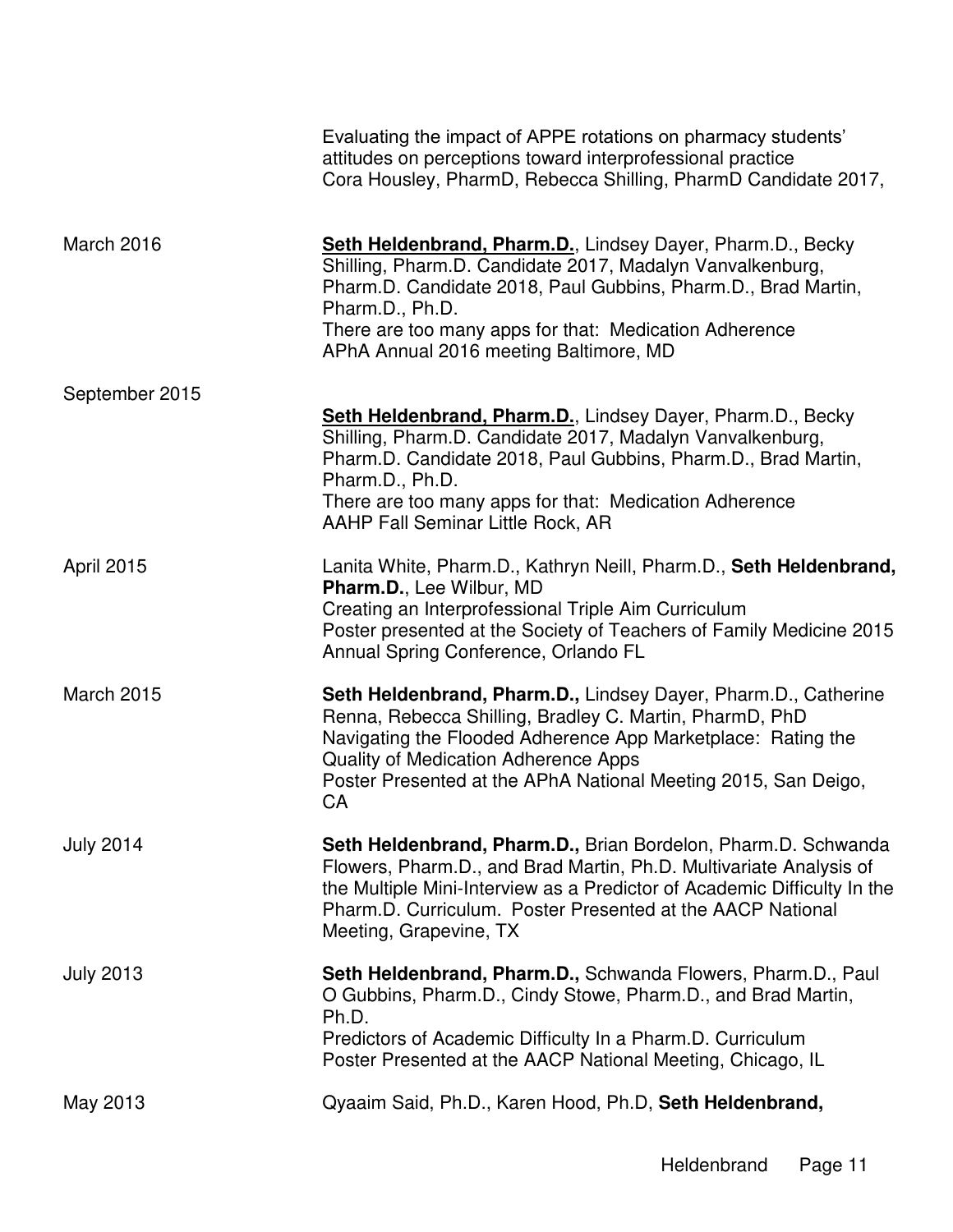|                  | Pharm.D.<br>Prescription Drugs and Discounts: The Pharmacist's View<br>Poster Presented at ISPOR 18th Annual International Meeting May,<br>2013, New Orleans, LA                                                                                                                                                                                                                                                                                                                                                                                                                                                                                                                                                                                                                                       |
|------------------|--------------------------------------------------------------------------------------------------------------------------------------------------------------------------------------------------------------------------------------------------------------------------------------------------------------------------------------------------------------------------------------------------------------------------------------------------------------------------------------------------------------------------------------------------------------------------------------------------------------------------------------------------------------------------------------------------------------------------------------------------------------------------------------------------------|
| May 2013         | Steven Gabardi, PharmD <sup>1</sup> , Rosemary P Cross, PharmD <sup>1</sup> , Kelly A<br>DePiero, PharmD <sup>1</sup> , Travis B Dick, PharmD <sup>1</sup> , Kara Ferguson,<br>PharmD <sup>1</sup> , Erin Newkirk, PharmD1, Jeong M Park, PharmD <sup>1</sup> , Eric<br>Tichy, PharmD <sup>1</sup> , Kimi R Ueda, PharmD <sup>1</sup> , Renee R Weng, PharmD <sup>1</sup><br>and Seth Heldenbrand, PharmD <sup>1</sup><br>Multicenter Evaluation of Efficacy and Safety of Valganciclovir<br>450mg/day vs. 900 mg/day for Prevention of Cytomegalovirus<br>Disease in Donor and Recipient Positive (D+/R+) Renal Transplant<br>Recipients.<br>Presented as an Oral Presentation in Concurrent Session 12:<br>Cytomegalovirus and other viruses at the American Transplant<br>Congress 2013 Seattle, WA |
|                  | Steven Gabardi, PharmD <sup>1</sup> , Rosemary P Cross, PharmD <sup>1</sup> , Kelly A<br>DePiero, PharmD <sup>1</sup> , Travis B Dick, PharmD <sup>1</sup> , Kara Ferguson,<br>PharmD <sup>1</sup> , Erin Newkirk, PharmD1, Jeong M Park, PharmD <sup>1</sup> , Eric<br>Tichy, PharmD <sup>1</sup> , Kimi R Ueda, PharmD <sup>1</sup> , Renee R Weng, PharmD <sup>1</sup><br>and Seth Heldenbrand, PharmD <sup>1</sup><br>"Prevention of Cytomegalovirus with Valganciclovir 450mg Daily vs.<br>900mg Daily in Intermediate Risk Renal Transplant Recipients (D-<br>/R+); a Multicenter Safety and Efficacy Evaluation"<br>Presented as a Poster Presentation at the American Transplant<br>Congress 2013 Seattle, WA                                                                                  |
| <b>July 2012</b> | Gubbins PO, Schneider EF, Carle MH, Neill KK, Jones KM, Warmack<br>TS, Heldenbrand S "Students' Assessment of Whether Report<br>Cards Provide Valuable Feedback on Their Exam Performance"<br>presented at the 2012 AACP Annual Meeting in Kissimmee, FL<br>[Abstract]. 113th Annual Meeting of the American Association of<br>Colleges of Pharmacy, Kissimmee, FL, July 14-18, 2012. Am J<br>Pharm Ed 2012; 76 (5): Article 99.                                                                                                                                                                                                                                                                                                                                                                       |
| May 2012         | Extended Comparison of Therapeutic Treatment Outcomes of de<br>novo Liver and Kidney Transplant Recipients with Generic<br>Tacrolimus (Sandoz™) or Brand Name (Prograf <sup>®</sup> )<br>Seth Heldenbrand, Pharm.D., Gavin Jones, Ph.D., Joshua<br>Bornhorst, Ph.D., Nalin Payakachat, Ph.D. Am J Transplant. 2012<br>Supplement 3 Vol 12:240<br>Presented at the American Transplant Congress 2012 Boston, MA                                                                                                                                                                                                                                                                                                                                                                                         |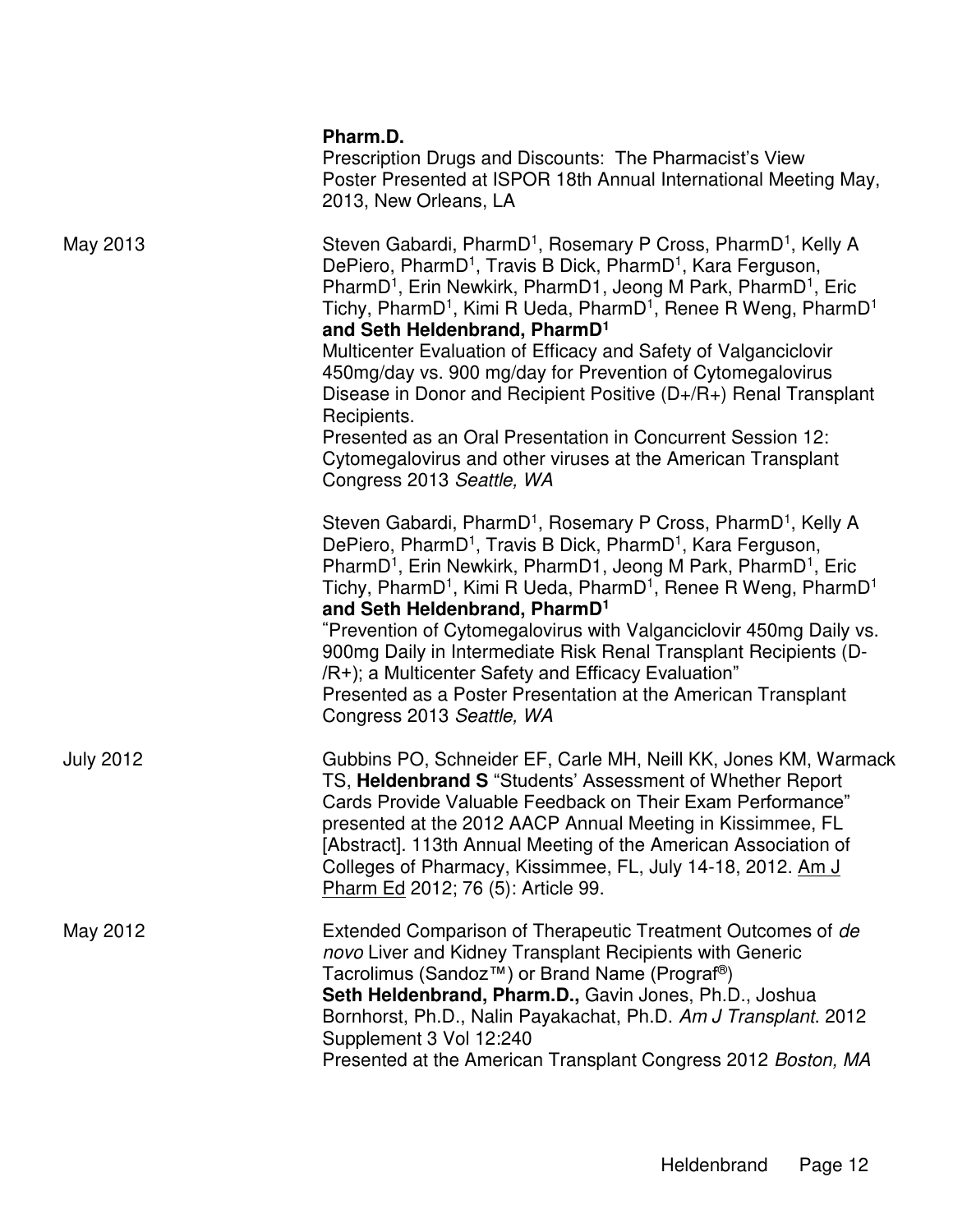| October 2011                                   | Five-month Observational Control Trial of Generic Versus Brand<br>Name Tacrolimus in UAMS Solid Organ Transplant Recipients<br>Gavin Jones, Ph.D., Seth Heldenbrand, Pharm.D., Nalin<br>Payakachat, Ph.D., Joshua Bornhorst, Ph.D.<br><b>Awarded 1st Place in Poster Competition</b><br>2011 AAHP Annual Meeting and Seminars, Little Rock, AR            |
|------------------------------------------------|-----------------------------------------------------------------------------------------------------------------------------------------------------------------------------------------------------------------------------------------------------------------------------------------------------------------------------------------------------------|
| August 2010                                    | Evaluation of Patient Satisfaction and Self-Efficacy After Medication<br><b>Education Following Solid Organ Transplantation</b><br>Seth Heldenbrand, Pharm.D., Lindsey Turnbow, Pharm.D., Nalin<br>Payakachat, Ph.D.<br>2010 ACCP Annual Meeting and Seminars, Austin TX                                                                                  |
| March 2010                                     | Development and implementation of a high-stakes objective<br>structured clinical examination (OSCE)-based senior summative<br>examination<br>Cindy D. Stowe; Eric F. Schneider; Jeremy L. Thomas; Phillip J<br>Breen; Denise Ragland; Seth D Heldenbrand; Jan K. Hastings;<br>Stephanie F. Gardner.<br>2010 AACP Annual Meeting and Seminars, Seattle, WA |
| <b>Invited Presentations</b>                   |                                                                                                                                                                                                                                                                                                                                                           |
| September 2014                                 | <b>Medication Adherence Aids for Underserved Populations</b><br>Presented to the Nursing Managers of Community Health Centers                                                                                                                                                                                                                             |
| <b>July 2014</b>                               | Medication Adherence Aids of Yesterday, Today, and Tomorrow<br>Presented at the Arkansas Department of Health                                                                                                                                                                                                                                             |
| December 2013                                  | Patient and Family Centered Care and the UAMS Employee<br><b>Evaluation Process</b><br>Presented at the graduation of the Leadership Institute 2013                                                                                                                                                                                                       |
| December 2013                                  | Medication Adherence Tools In the Challenging Transplant Recipient<br>Live Webinar broadcasted by the American Society of<br>Transplantation<br>www.a-s-t.org                                                                                                                                                                                             |
| <b>Other Presentations</b><br><b>July 2014</b> | Teaching Advanced Pharmacy Practice Experiential Students<br>Presented to the UAMS Teaching Certificate Program<br>Little Rock, Arkansas                                                                                                                                                                                                                  |
| February 2013                                  | Transplant Pharmacy and Organ Donation and Awareness: Past,<br>present and future                                                                                                                                                                                                                                                                         |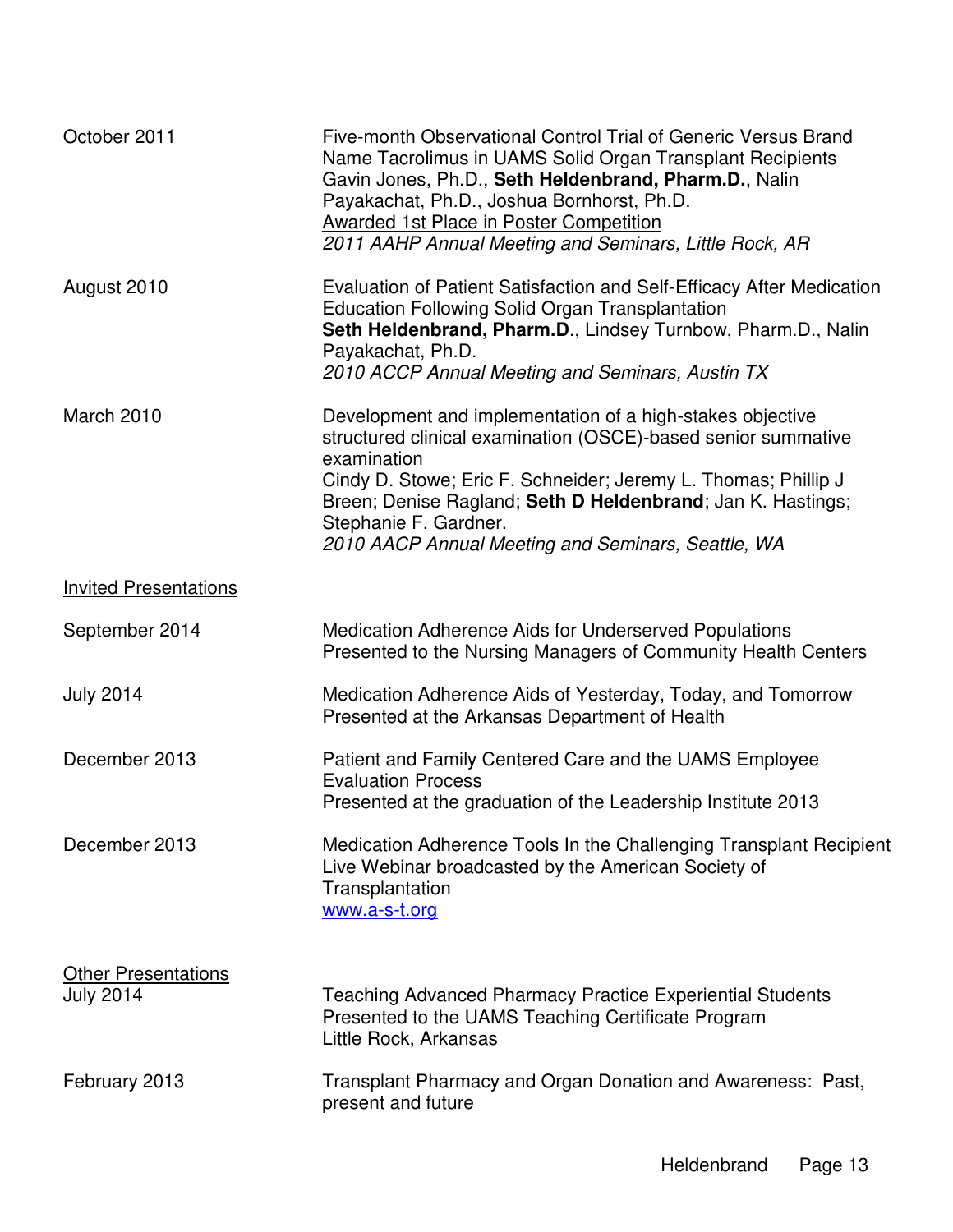|                  | Presented to the UAMS Society of Student Hospital Pharmacists<br>Organization<br>Little Rock, Arkansas                                                                                                                                                                                                                         |
|------------------|--------------------------------------------------------------------------------------------------------------------------------------------------------------------------------------------------------------------------------------------------------------------------------------------------------------------------------|
| August 2012      | Interdisciplinary Education: How Pharmacists Can Lead The Way<br>Presented to the UAMS Residency Teaching Certificate Program<br>Little Rock Arkansas                                                                                                                                                                          |
| August 2012      | <b>Assessing Student SOAP Notes</b><br>Presented to the UAMS Residency Teaching Certificate Program<br>Little Rock, Arkansas                                                                                                                                                                                                   |
| October 2011     | Comparison of Brand and Generic Tacrolimus in Renal and Hepatic<br>Transplant Recipients at UAMS: Preliminary Data<br><b>UAMS College of Pharmacy Seminar Series</b><br>Arkansas State Board of Pharmacy approved live CE<br>Presented to UAMS Healthcare Professionals and Students in<br>Attendance<br>Little Rock, Arkansas |
| August 2011      | Transplant Medications and How to Pay for Them<br>American Association of Kidney Patients National Meeting<br>Presented to Attendees of the 2011 AAKP National Meeting<br>Little Rock, Arkansas                                                                                                                                |
| <b>July 2011</b> | Interdisciplinary Education: How Integration Leads to Team<br>Education<br>Presented to the UAMS Residency Teaching Certificate Program<br>Little Rock, Arkansas                                                                                                                                                               |
| May 2011         | Hepagam HBIG for Prevention of Hepatitis B Recurrence Following<br>Orthotopic Liver Transplantation: The Differences From NabiHB<br>Presented to the UAMS Liver Transplant Conference<br>Division of Transplant<br>Little Rock, Arkansas                                                                                       |
| January 2010     | Effectiveness and Expense of Atovaquone for PCP Prophylaxis in<br><b>Liver Transplant Patients</b><br>Presented to the UAMS Liver Transplant Conference<br>Division of Transplant<br>Little Rock, Arkansas                                                                                                                     |
| January 2010     | Reducing Medication Errors through Changes in Practices with Our<br><b>Electronic Medication Records</b><br>Presented to the UAMS Solid Organ Transplant Team<br>2010 UAMS Transplant Retreat                                                                                                                                  |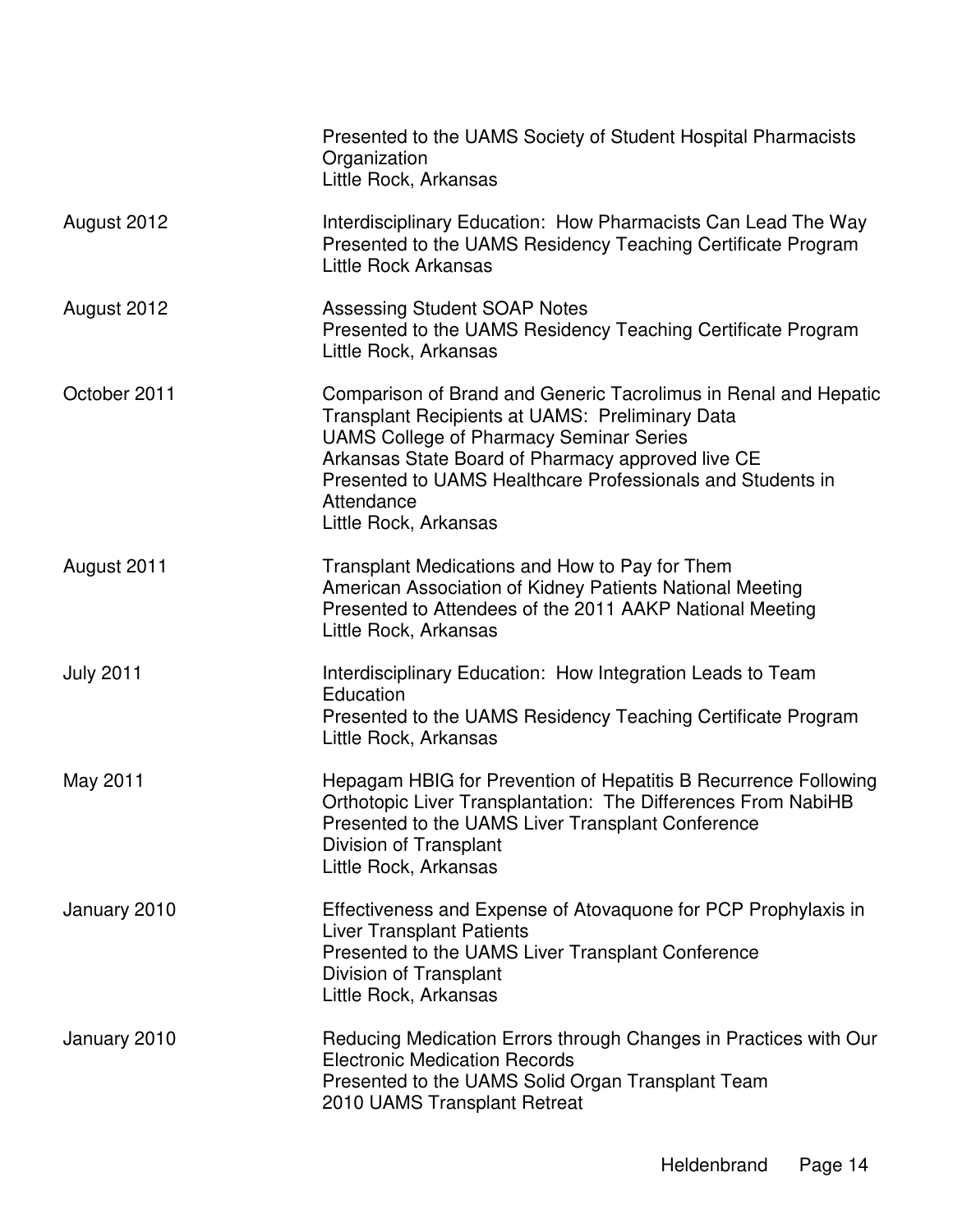|                                      | Division of Transplant<br>Little Rock, Arkansas                                                                                                                                                                                                                |
|--------------------------------------|----------------------------------------------------------------------------------------------------------------------------------------------------------------------------------------------------------------------------------------------------------------|
| <b>March 2009</b>                    | Transplant Immunology and Immunosuppression for Surgical<br>Residents<br>Presented to UAMS surgical residents and anesthesia interns<br>Department of Surgery Basic Science Conference<br>Little Rock, Arkansas                                                |
| March 2008                           | A Review of Immunosuppressants<br>Presented to the Arkansas Organ Recipient Support Group<br>Conway, Arkansas                                                                                                                                                  |
| <b>Continuing Education Programs</b> |                                                                                                                                                                                                                                                                |
| October 2014                         | Making the Most Out of Experiential Education<br>Arkansas Association of Hospital Pharmacists<br>Certified CNE (1 hour)<br>Little Rock, Arkansas                                                                                                               |
| <b>July 2013</b>                     | Transplant Immunosuppression<br><b>UAMS Transplant and Floor Nurses</b><br>Certified CNE (1 hour)<br>Co-presenters Kayla Rudolph and Helen Chang<br>Little Rock, Arkansas                                                                                      |
| April 2012                           | "Transplant for Dummies"<br>Arkansas State Board of Pharmacy approved live CE<br><b>VA Grand Pharmacy Rounds</b><br>Presented to VA and UAMS pharmacist and technicians<br>Little Rock, Arkansas                                                               |
| September 2011                       | Belatacept: A novel primary immunosuppressant for kidney<br>transplant recipients<br>Arkansas State Board of Pharmacy approved live CE<br>Presented to UAMS pharmacists and technicians<br>Little Rock, Arkansas                                               |
| August 2010                          | Common causes of end-stage liver disease and the role of<br>transplantation<br>Arkansas State Board of Pharmacy approved live CE<br>Presented to UAMS pharmacists and technicians by a fourth year<br>pharmacy student on my rotation<br>Little Rock, Arkansas |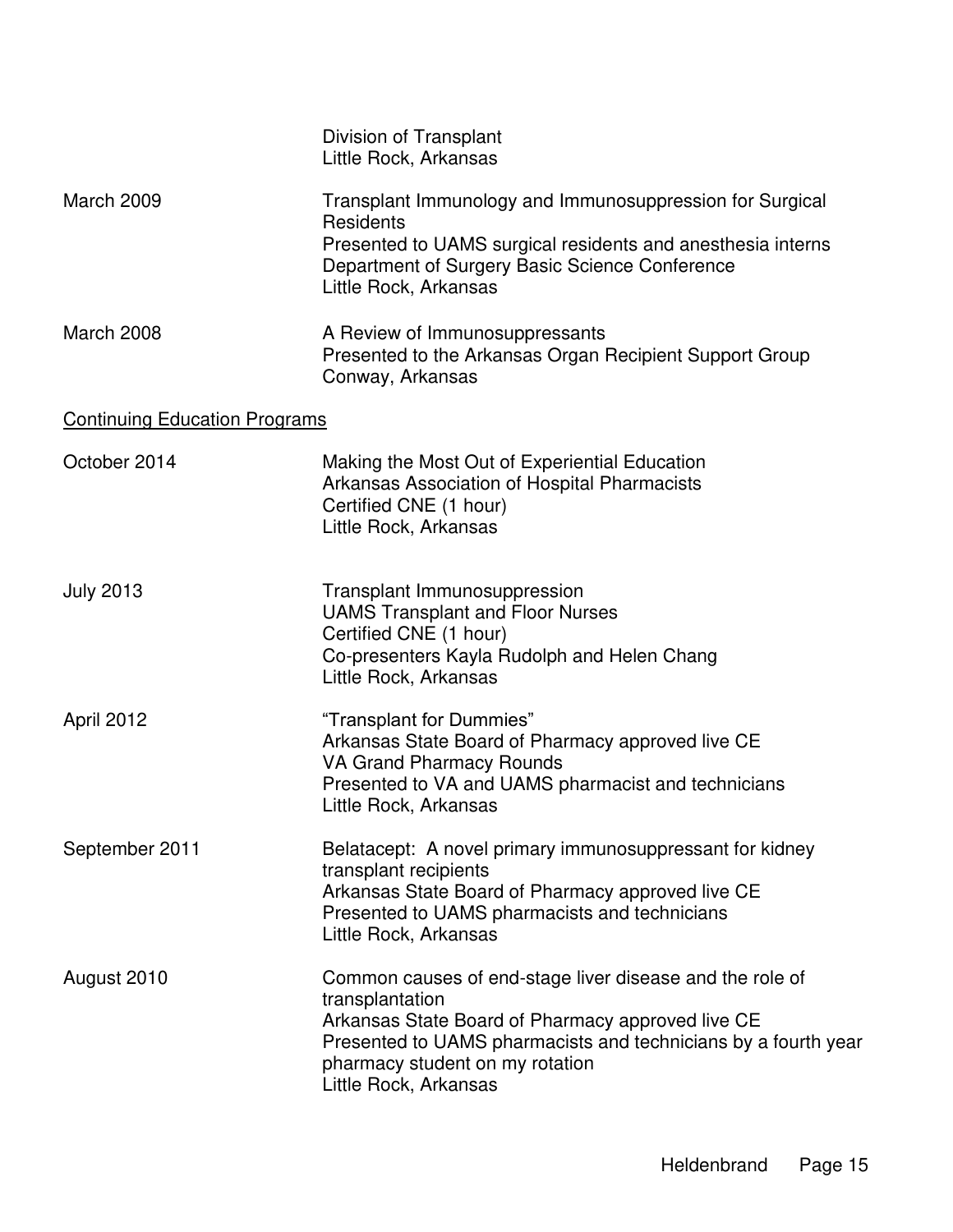|                        | Common causes of end-stage renal disease and the role of<br>transplantation<br>Arkansas State Board of Pharmacy approved live CE<br>Presented to UAMS pharmacists and technicians by a fourth year<br>pharmacy student on my rotation<br>Little Rock, Arkansas |
|------------------------|----------------------------------------------------------------------------------------------------------------------------------------------------------------------------------------------------------------------------------------------------------------|
| November 2008          | Pharmacokinetic Changes in the Elderly<br><b>UAMS Pharmacy CE Department</b><br>Arkansas State Board of Pharmacy approved live CE<br>Presented to a large group of consultant pharmacist<br>Little Rock, Arkansas                                              |
| August 2008            | Introduction to Solid Organ Transplant and Immunosuppression<br><b>VA Pharmacy Grand Rounds</b><br>Arkansas State Board of Pharmacy approved live CE<br>Presented to VA, UAMS, and other central Arkansas pharmacists<br>Little Rock, Arkansas                 |
| University In-services |                                                                                                                                                                                                                                                                |
| September 2011         | Belatacept: Selective T-Cell Costimulation Blocker and its impact on<br>organ transplantation<br>Presented to E7 transplant nurses and transplant coordinators by a<br>fourth year pharmacy student on my rotation                                             |
| <b>July 2010</b>       | A review Good Pasture's syndrome<br>Presented to E7 transplant nurses and transplant coordinators by a<br>fourth year pharmacy student on my rotation                                                                                                          |
|                        | A review of Alport's syndrome<br>Presented to E7 transplant nurses and transplant coordinators by a<br>fourth year pharmacy student on my rotation                                                                                                             |
| <b>June 2010</b>       | Primary scelerosing cholangitis<br>Presented to E7 transplant nurses and transplant coordinators by a<br>fourth year pharmacy student on my rotation                                                                                                           |
|                        | Primary biliary cirrhosis<br>Presented to E7 transplant nurses and transplant coordinators by a<br>fourth year pharmacy student on my rotation                                                                                                                 |
| January 2010           | UAMS transplant immunosuppression protocols<br>Presented to H4 ICU nurses by a fourth year pharmacy student on<br>my rotation                                                                                                                                  |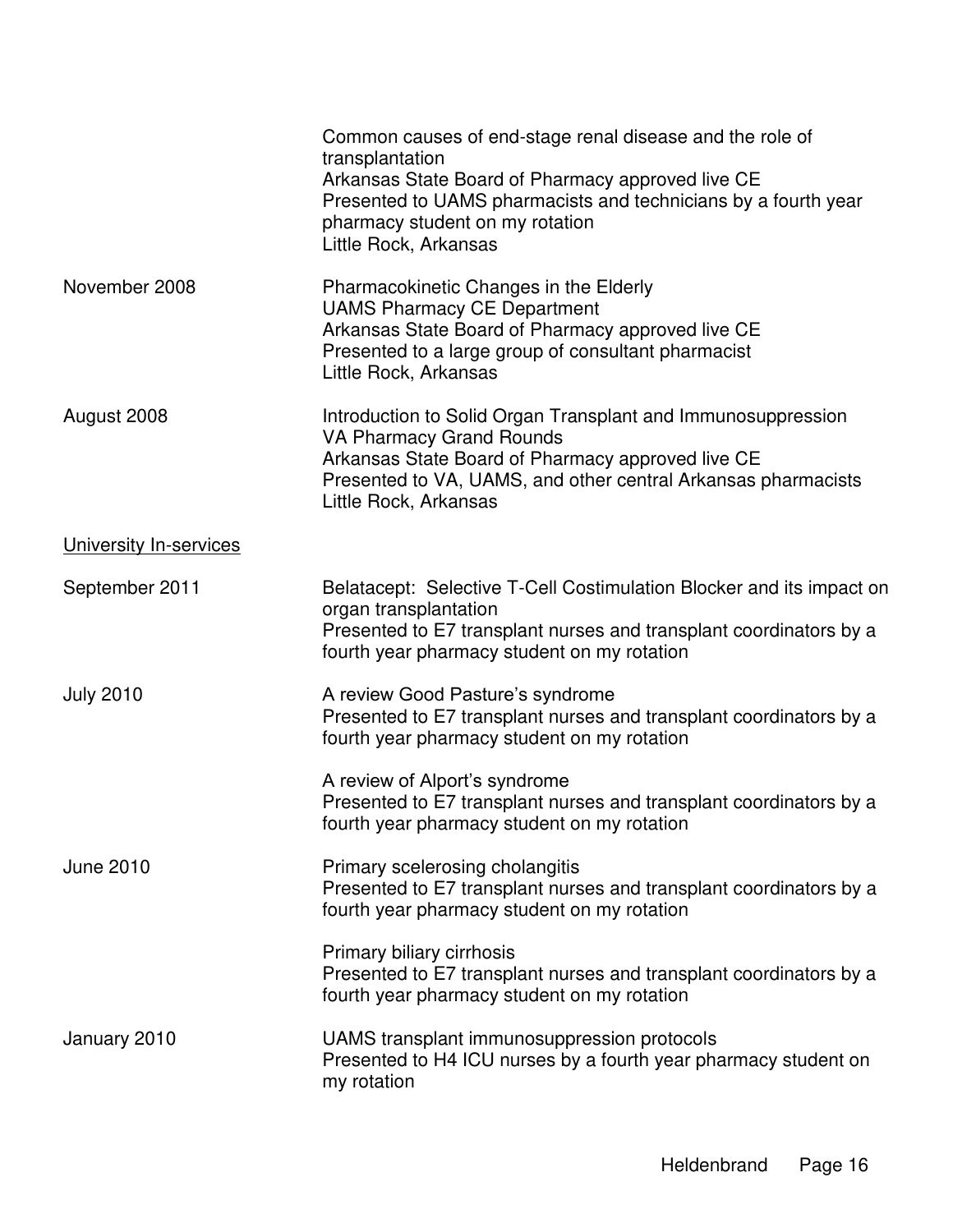| September 2009   | <b>Transplant anti-infectives</b><br>Presented to E7 transplant nurses and transplant coordinators by a<br>fourth year pharmacy student on my rotation                         |
|------------------|--------------------------------------------------------------------------------------------------------------------------------------------------------------------------------|
| <b>July 2009</b> | Immunosuppression protocol for liver and kidney patients<br>Presented to E7 transplant nurses and transplant coordinators by a<br>fourth year pharmacy student on my rotation  |
| April 2009       | The importance of adherence in transplant patients<br>Presented to E7 transplant nurses and transplant coordinators by a<br>fourth year pharmacy student on my rotation        |
| October 2008     | Common pathogens post solid organ transplantation<br>Presented to A7 transplant nurses and transplant coordinators by a<br>fourth year pharmacy student on my rotation         |
| August 2008      | Toxicities of immunosuppressant and anti-infective agents<br>Presented to A7 transplant nurses and transplant coordinators by a<br>fourth year pharmacy student on my rotation |

## **PROFESSIONAL SERVICE**

| <b>National Level</b>    |                                                                                                                                          |
|--------------------------|------------------------------------------------------------------------------------------------------------------------------------------|
| July 2013 - June 2015    | UAMS American Association of Colleges of Pharmacy<br>Delegate (elected / 2-year term)                                                    |
| April 2012 - Present     | <b>Organ Donation Awareness Committee</b><br>American Society of Transplantation<br><b>Transplant Pharmacist Community of Practice</b>   |
| April 2012 - Present     | <b>ATC Pharmacist Roadmap Committee</b><br>American Society of Transplantation<br><b>Transplant Pharmacist Community of Practice</b>     |
| September 2011 - Present | <b>Technology and Information Committee</b><br>American Society of Transplantation<br><b>Transplant Pharmacist Community of Practice</b> |
| September 2011 - Present | <b>Professional Workgroup Committee</b><br>American Society of Transplantation<br><b>Transplant Pharmacist Community of Practice</b>     |
| June 2009 - Present      | Community of Practice of Transplant Pharmacist<br>American Society of Transplantation                                                    |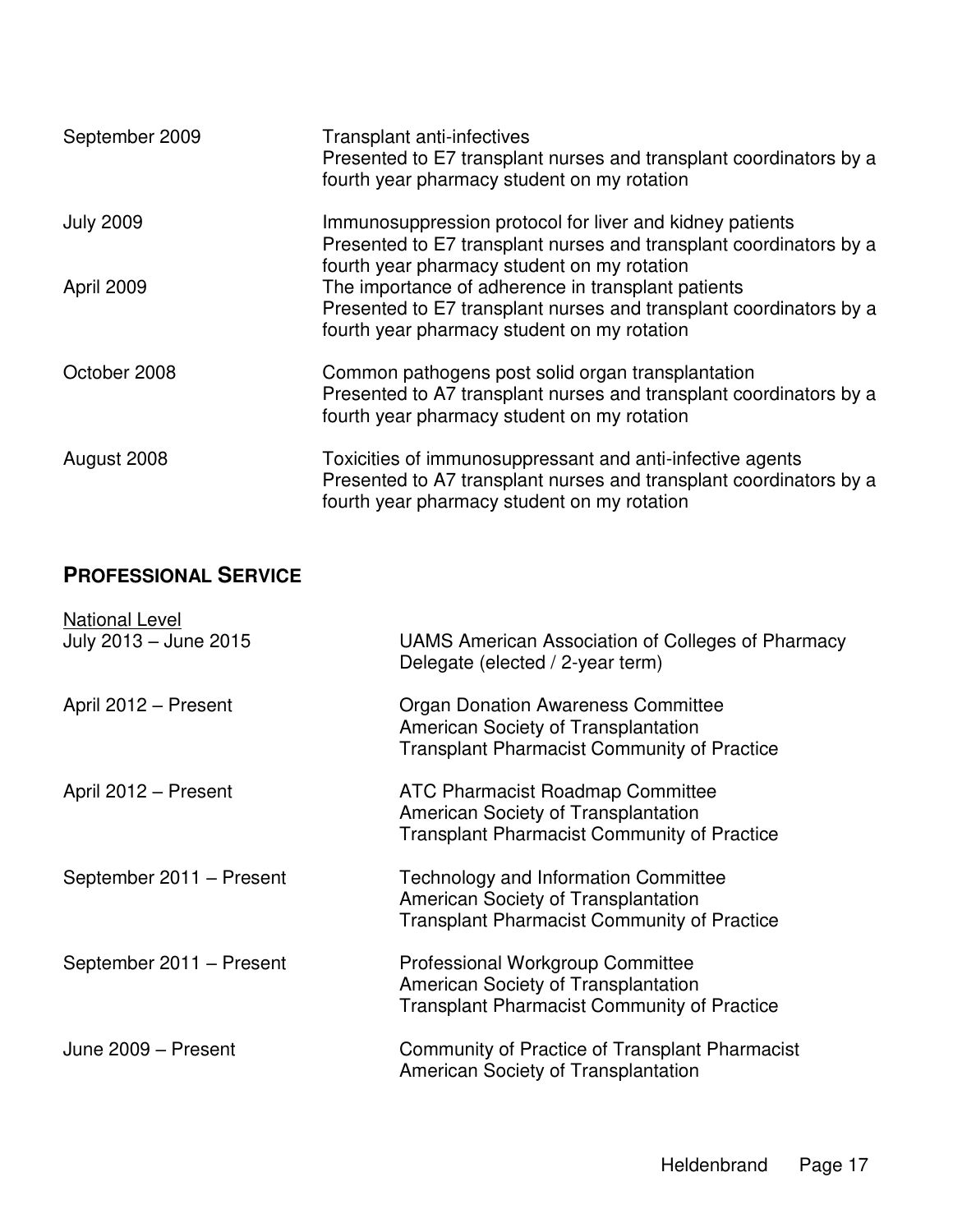| <b>State Level</b><br>October 2016 - Present    | Arkansas Regional Organ Recovery Agency<br>Chairman of the Board<br><b>ARORA Board of Directors</b><br>Little Rock, Arkansas                                                           |
|-------------------------------------------------|----------------------------------------------------------------------------------------------------------------------------------------------------------------------------------------|
| August 2013 - October 2016                      | Arkansas Regional Organ Recovery Agency<br><b>Board Member</b><br>Little Rock, Arkansas                                                                                                |
| November 2007 - June 2009                       | Arkansas Medicaid Drug Review Committee<br>Appointed by the Chair of Pharmacy Practice<br>University of Arkansas for Medical Sciences<br>Little Rock, Arkansas                         |
| <b>University Level</b><br>March 2015 - Present | <b>UAMS Interprofessional Education Curriculum Pillar Team</b><br>University of Arkansas for Medical Sciences<br>Little Rock, Arkansas                                                 |
| July 2015 - October 2015                        | <b>UAMS Interprofessional Education Collaboration</b><br>Committee<br>Co-chair of subcommittee<br>University of Arkansas for Medical Sciences<br>Little Rock, Arkansas                 |
| October 2014 - February 2015                    | <b>UAMS Interprofessional Education Pilot Subcommittee</b><br>Chair of subcommittee<br>University of Arkansas for Medical Sciences<br>Little Rock, Arkansas                            |
| December 2013 - Present                         | <b>UAMS Interprofessional Education Steering Committee</b><br>Appointed by the Dean of the College of Pharmacy<br>University of Arkansas for Medical Sciences<br>Little Rock, Arkansas |
| August 2011 - Present                           | <b>UAMS Medication Reconciliation Committee</b><br>Appointed by the Dean of the College of Pharmacy<br>University of Arkansas for Medical Sciences<br>Little Rock, Arkansas            |
| October 2011 - Present                          | <b>UAMS Readmissions Committee</b><br>Appointed by the Dean of the College of Pharmacy<br>University of Arkansas for Medical Sciences<br>Little Rock, Arkansas                         |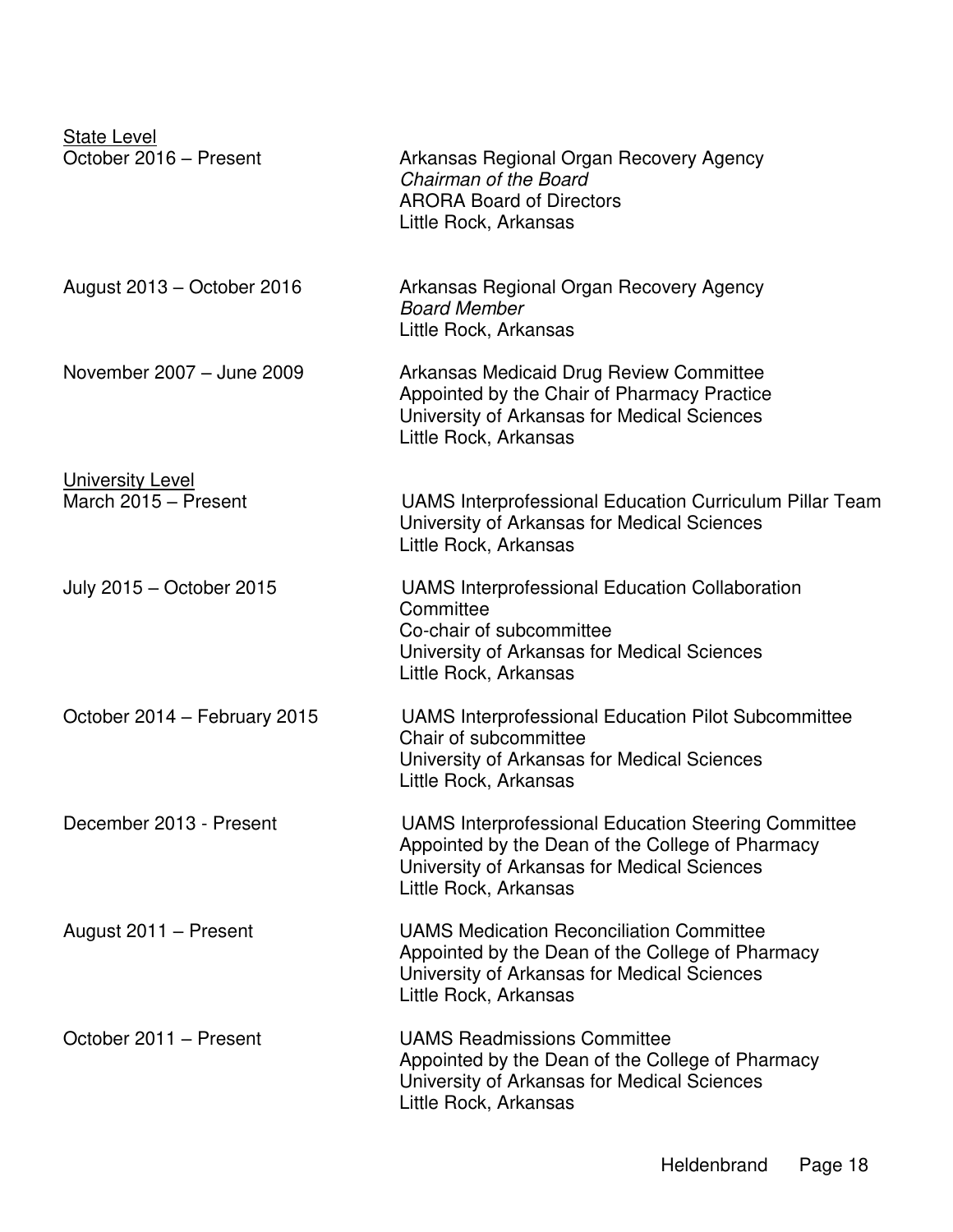| July 2011 - September 2012                    | UAMS Discharge Pathway Improvement Committee<br>Appointed by the Dean of the College of Pharmacy<br>University of Arkansas for Medical Sciences<br>Little Rock, Arkansas                                           |
|-----------------------------------------------|--------------------------------------------------------------------------------------------------------------------------------------------------------------------------------------------------------------------|
| March 2011 - September 2011                   | <b>UAMS Physicians Assistant Chair Search Committee</b><br>Appointed by the Dean of the College of Pharmacy<br>University of Arkansas for Medical Sciences<br>Little Rock, Arkansas                                |
| September 2010                                | <b>Inaugural Interprofessional Education Series</b><br><b>Panelist and Facilitator</b><br>Appointed by the Dean of the College of Pharmacy<br>University of Arkansas for Medical Sciences<br>Little Rock, Arkansas |
| July 2009 - June 2011                         | <b>UAMS House of Delegates</b><br><b>UAMS College of Pharmacy Representative</b><br>University of Arkansas for Medical Sciences<br>Little Rock, Arkansas                                                           |
| August 2008 - July 2009                       | <b>Academic Senate</b><br><b>UAMS College of Pharmacy Representative</b><br>University of Arkansas for Medical Sciences<br>Little Rock, Arkansas                                                                   |
| July 2002 - June 2003                         | University Hospital Pharmacy & Therapeutics Committee<br>University of Arkansas for Medical Sciences<br>Little Rock, Arkansas                                                                                      |
| <b>College Level</b><br>July 2012 - June 2015 | Curriculum Committee (chair)<br><b>UAMS College of Pharmacy</b><br>University of Arkansas for Medical Sciences<br>Little Rock, Arkansas                                                                            |
| March 2012 - Present                          | <b>Teaching Certificate Program Portfolio Review Committee</b><br>University of Arkansas for Medical Sciences<br>Little Rock, Arkansas                                                                             |
| July 2011 - Present                           | <b>Admissions Committee</b><br>Department of Pharmacy Practice Representative<br>University of Arkansas for Medical Sciences<br>Little Rock, Arkansas                                                              |
| September 2008 - Present                      | <b>Assessment Committee</b>                                                                                                                                                                                        |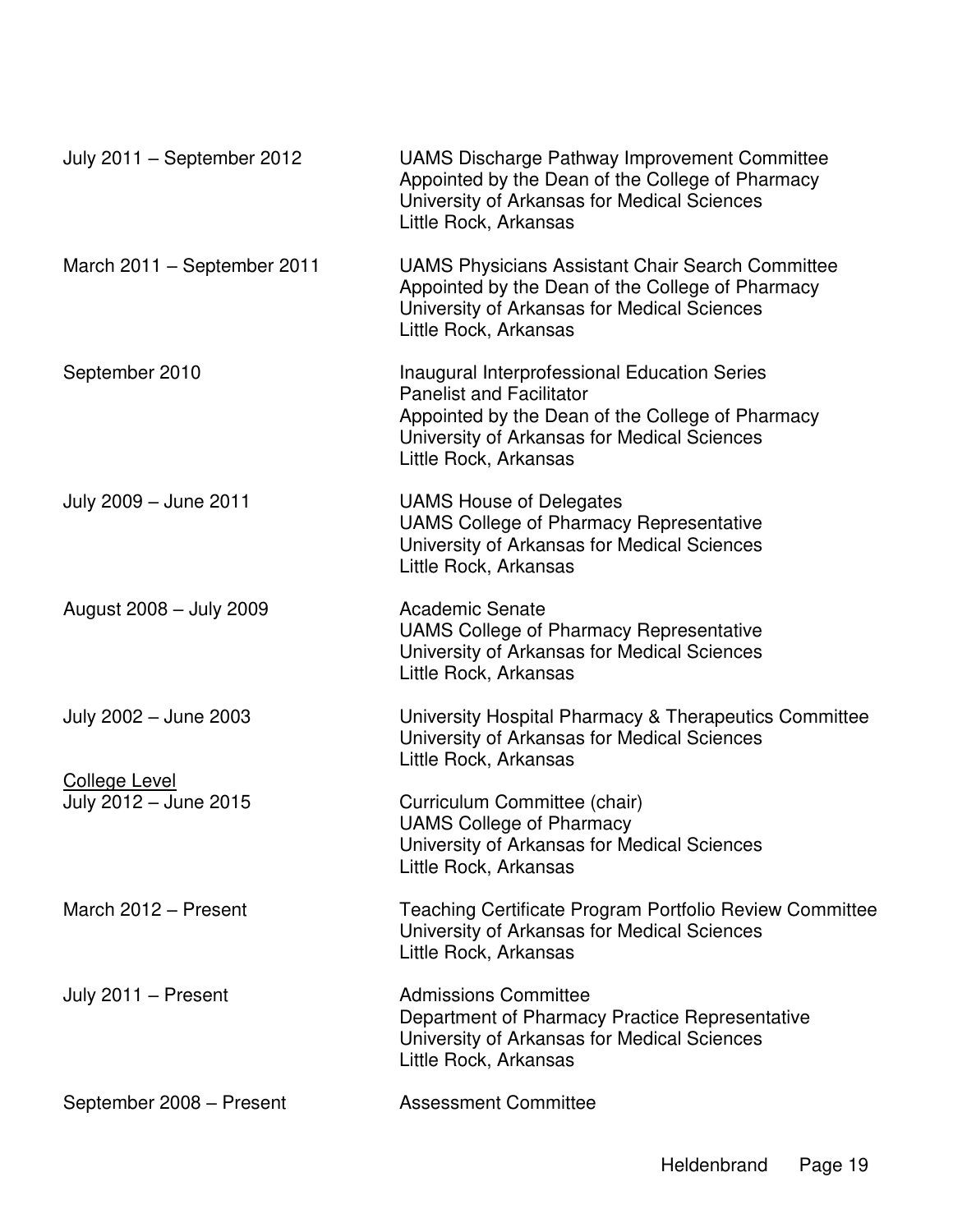|                     | Department of Pharmacy Practice Representative<br>University of Arkansas for Medical Sciences<br>Little Rock, Arkansas                                    |
|---------------------|-----------------------------------------------------------------------------------------------------------------------------------------------------------|
| June 2012 - Present | Social Chair<br>Department of Pharmacy Practice<br>University of Arkansas for Medical Sciences<br>Little Rock, Arkansas                                   |
| Department Level    |                                                                                                                                                           |
| $2007 -$ Present    | <b>Evaluator and Case Writer</b><br>Pharmaceutical Care Encounters Program (PCEP)<br>University of Arkansas for Medical Sciences<br>Little Rock, Arkansas |

## **POST-GRADUATE PROFESSIONAL DEVELOPMENT**

| January 2013 - December 2013 | Leadership Institute 2013<br>University of Arkansas for Medical Sciences<br>Little Rock, Arkansas     |
|------------------------------|-------------------------------------------------------------------------------------------------------|
| August 2012 - Present        | Immunization Certification<br>Arkansas Pharmacist Association and Arkansas State<br>Board of Pharmacy |
| July 2009 - May 2010         | College of Pharmacy Teaching Certificate Program<br>Director: Amy Franks, Pharm. D.                   |

### **PROFESSIONAL ORGANIZATIONS**

| American Association of Colleges of Pharmacy |
|----------------------------------------------|
|                                              |
|                                              |
|                                              |
|                                              |
| American Society of Health-System Pharmacist |
|                                              |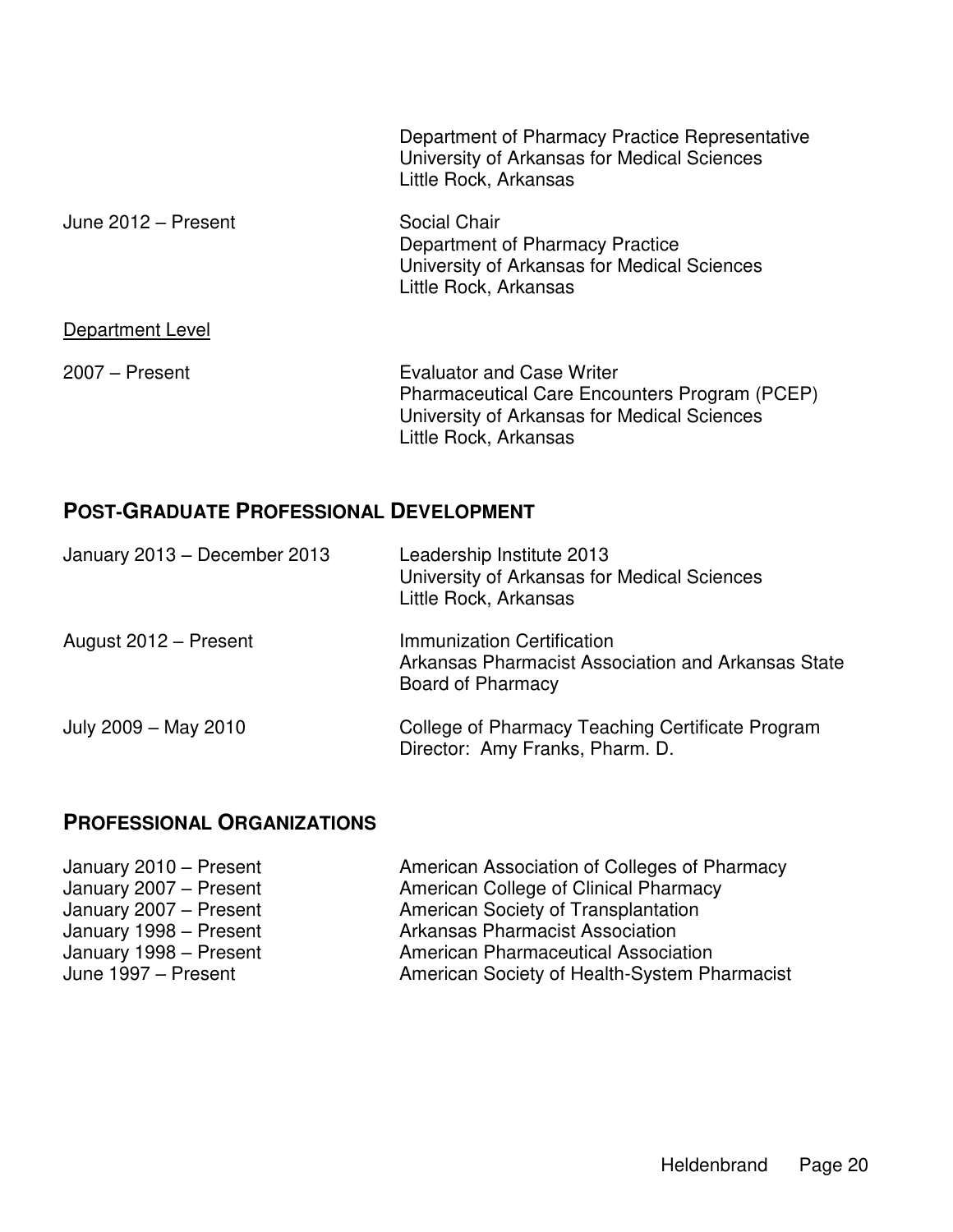# **HONORS/AWARDS**

| October 2015      | <b>National Community Pharmacist Association</b><br>Winner of the National Good Neighbor Pharmacy NCPA<br><b>Pruitt-Schutte Student Business Plan Competition</b><br>Co-Advisor<br>NCPA National Meeting National Harbor, Maryland |
|-------------------|------------------------------------------------------------------------------------------------------------------------------------------------------------------------------------------------------------------------------------|
| <b>July 2015</b>  | <b>National Community Pharmacist Association</b><br>Top 3 of the National Pruitt-Schutte Student Business Plan<br>Competition<br>Co-Advisor<br>AACP Annual Meeting National Harbor, Maryland                                       |
| <b>July 2015</b>  | American Society of Transplantation<br><b>Winner</b> of the National Organ Donation Awareness<br>Challenge<br>Presented at the World Transplant Congress 2015<br>Philadelphia, Pennsylvania                                        |
| February 2015     | National Association of Community Pharmacists<br>Top 10 of the National Pruitt-Schutte Student Business Plan<br>Competition<br>Co-Advisor<br>AACP Interim Meeting 2015 Austin, Texas                                               |
| <b>July 2014</b>  | American Society of Transplantation<br><b>Winner</b> of the National Organ Donation Awareness<br>Challenge<br>Presented at the World Transplant Congress 2014<br>San Francisco, California                                         |
| May 2013          | American Society of Transplantation<br>Winner of the National Organ Donation Awareness<br>Challenge<br>Presented at the American Transplant Congress 2013<br>Seattle, Washington                                                   |
| May 2012          | Pharmacy Practice Outstanding Faculty of the Year Award<br>(voted on by the fourth year pharmacy students)                                                                                                                         |
| <b>March 2012</b> | Finalist: Jonathan and Donna Wolf Outstanding Faculty<br>Award<br>Voted on by UAMS College of Pharmacy Faculty<br>Runner up                                                                                                        |